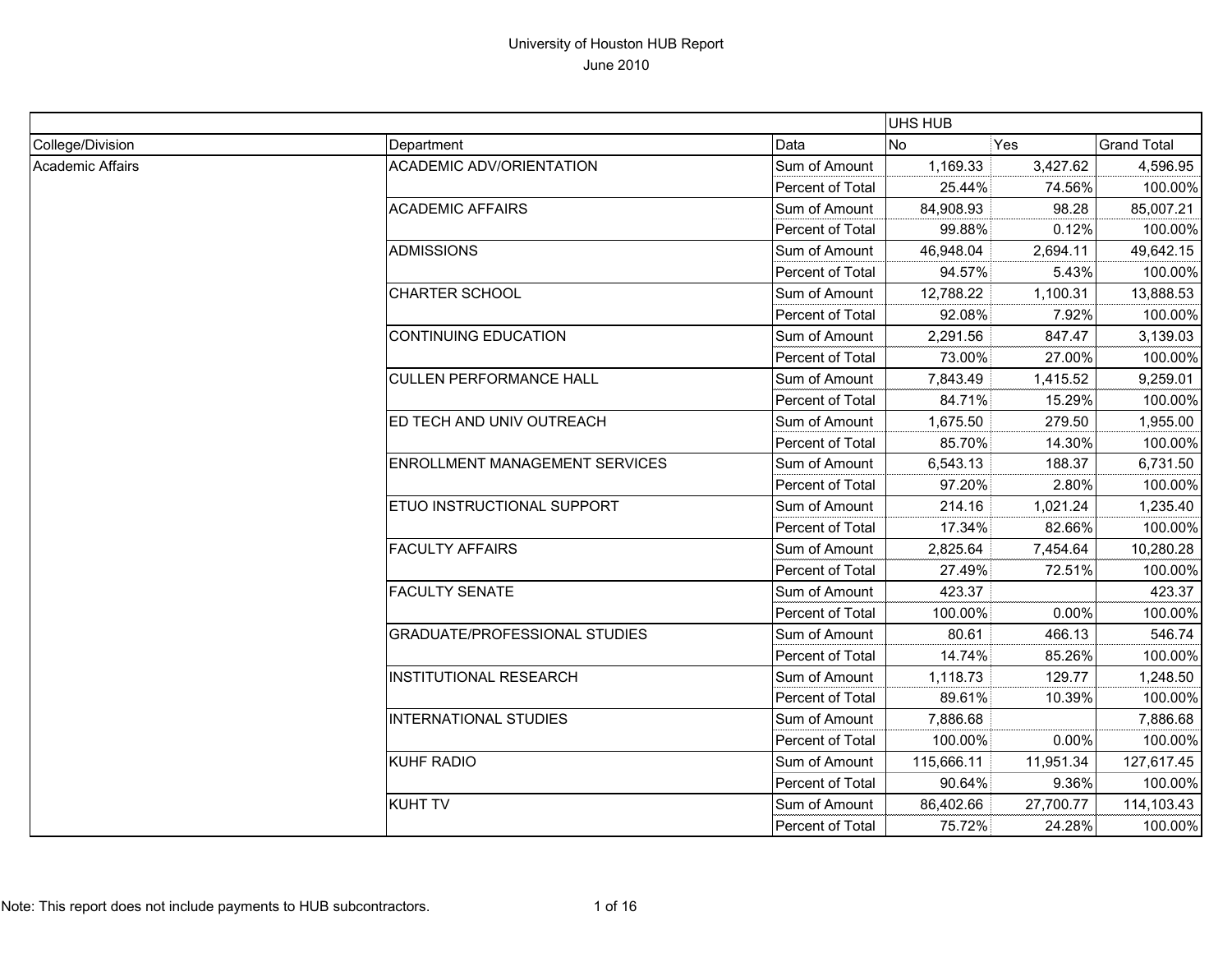|                                   |                                         |                  | UHS HUB      |            |                    |
|-----------------------------------|-----------------------------------------|------------------|--------------|------------|--------------------|
| College/Division                  | Department                              | Data             | No.          | Yes        | <b>Grand Total</b> |
| Academic Affairs                  | <b>REGISTRATION AND ACADEMIC RECO</b>   | Sum of Amount    | 13,566.58    | 1,330.75   | 14,897.33          |
|                                   |                                         | Percent of Total | 91.07%       | 8.93%      | 100.00%            |
|                                   | SCHOLARSHIPS AND FINANCIAL AID          | Sum of Amount    | 29,493.28    | 163.00     | 29,656.28          |
|                                   |                                         | Percent of Total | 99.45%       | 0.55%      | 100.00%            |
|                                   | UH WELCOME CENTER                       | Sum of Amount    | 43,470.77    | 1,081.98   | 44,552.75          |
|                                   |                                         | Percent of Total | 97.57%       | 2.43%      | 100.00%            |
|                                   | UNDERGRADUATE STUDIES                   | Sum of Amount    | 765.86       | 93.39      | 859.25             |
|                                   |                                         | Percent of Total | 89.13%       | 10.87%     | 100.00%            |
| Academic Affairs Sum of Amount    |                                         |                  | 466,082.65   | 61,444.19  | 527,526.84         |
| Academic Affairs Percent of Total |                                         |                  | 88.35%       | 11.65%     | 100.00%            |
| Administration and Finance        | <b>ADMINISTRATION &amp; FINANCE</b>     | Sum of Amount    | 11,142.76    | 100.45     | 11,243.21          |
|                                   |                                         | Percent of Total | 99.11%       | 0.89%      | 100.00%            |
|                                   | <b>AUXILIARY SERVICES OPERATIONS</b>    | Sum of Amount    | 7,489.23     | 823.10     | 8,312.33           |
|                                   |                                         | Percent of Total | 90.10%       | 9.90%      | 100.00%            |
|                                   | <b>BUDGET</b>                           | Sum of Amount    | 117.03       | 1,185.90   | 1,302.93           |
|                                   |                                         | Percent of Total | 8.98%        | 91.02%     | 100.00%            |
|                                   | <b>BUSINESS SERVICES</b>                | Sum of Amount    | 227.88       |            | 227.88             |
|                                   |                                         | Percent of Total | 100.00%      | 0.00%      | 100.00%            |
|                                   | <b>BUSINESS SERVICES OPERATIONS</b>     | Sum of Amount    | 2,659.42     | 344.58     | 3,004.00           |
|                                   |                                         | Percent of Total | 88.53%       | 11.47%     | 100.00%            |
|                                   | <b>COMPUTING &amp; TELECOM SERVICES</b> | Sum of Amount    |              | 194.65     | 194.65             |
|                                   |                                         | Percent of Total | 0.00%        | 100.00%    | 100.00%            |
|                                   | <b>ENTERPRISE SYSTEMS</b>               | Sum of Amount    | 328,334.11   | 205,672.83 | 534,006.94         |
|                                   |                                         | Percent of Total | 61.48%       | 38.52%     | 100.00%            |
|                                   | <b>ENVIRONMENTAL HEALTH RISK MGMT</b>   | Sum of Amount    | 5,468.36     | 350.83     | 5,819.19           |
|                                   |                                         | Percent of Total | 93.97%       | 6.03%      | 100.00%            |
|                                   | <b>FACILITIES</b>                       | Sum of Amount    | 116.01       |            | 116.01             |
|                                   |                                         | Percent of Total | 100.00%      | $0.00\%$   | 100.00%            |
|                                   | <b>FACILITIES &amp; PLANNING</b>        | Sum of Amount    | 5,452,519.23 | 280,721.31 | 5,733,240.54       |
|                                   |                                         | Percent of Total | 95.10%       | 4.90%      | 100.00%            |
|                                   | <b>FACILITIES MAINTENANCE ADMIN</b>     | Sum of Amount    | 1,922.99     | 10,192.77  | 12,115.76          |
|                                   |                                         | Percent of Total | 15.87%       | 84.13%     | 100.00%            |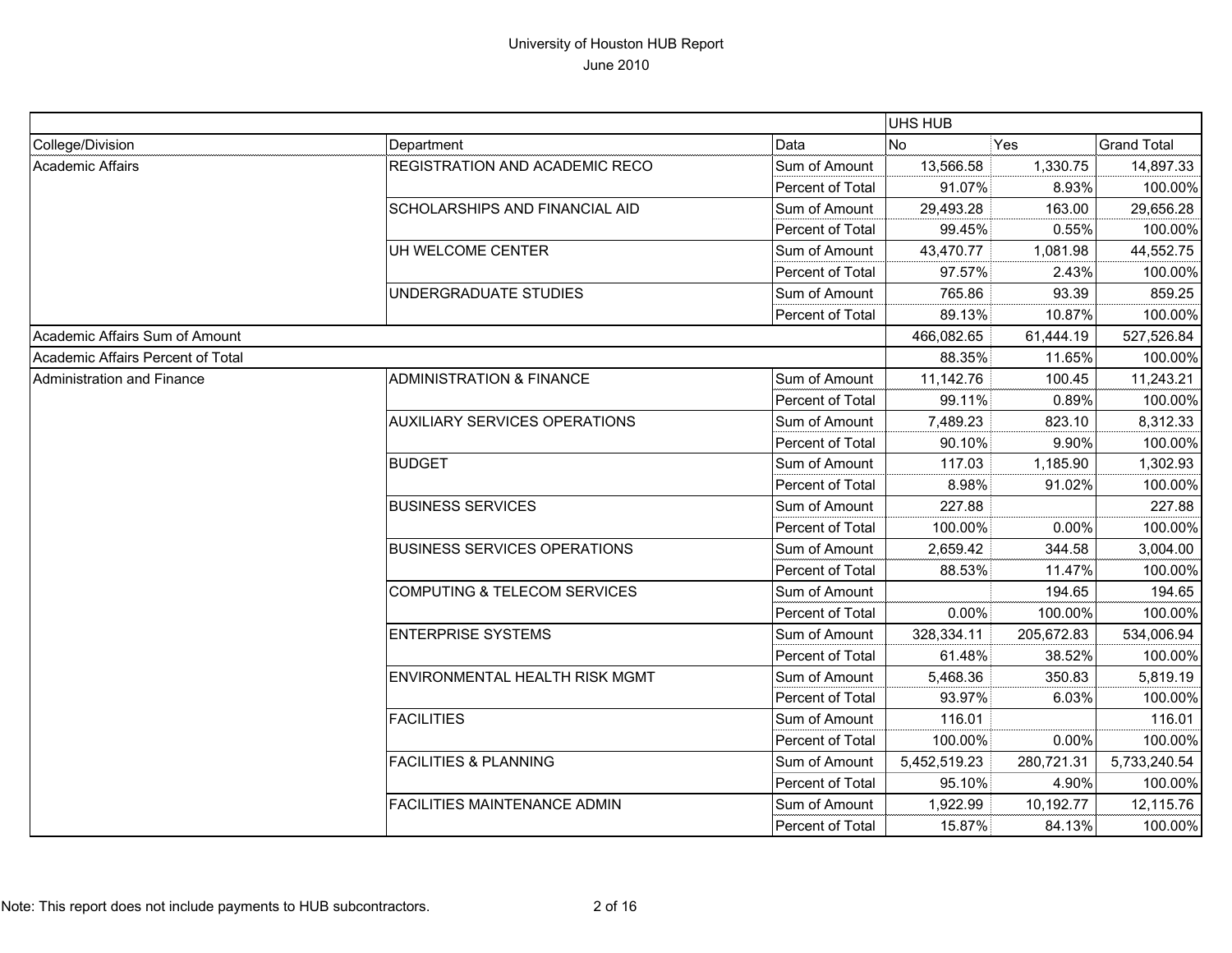|                            |                                         |                  | UHS HUB    |           |                    |
|----------------------------|-----------------------------------------|------------------|------------|-----------|--------------------|
| College/Division           | Department                              | Data             | <b>No</b>  | Yes       | <b>Grand Total</b> |
| Administration and Finance | <b>FINANCE</b>                          | Sum of Amount    | 10,332.46  | 1,091.54  | 11,424.00          |
|                            |                                         | Percent of Total | 90.45%     | 9.55%     | 100.00%            |
|                            | <b>FINANCE &amp; OPERATIONS</b>         | Sum of Amount    | 442.00     | 434.13    | 876.13             |
|                            |                                         | Percent of Total | 50.45%     | 49.55%    | 100.00%            |
|                            | <b>FINANCIAL REPORTING</b>              | Sum of Amount    |            | 97.45     | 97.45              |
|                            |                                         | Percent of Total | 0.00%      | 100.00%   | 100.00%            |
|                            | HIGH PERFORMANCE COMPUTING AND NETWORKS | Sum of Amount    | 15,449.53  | 3,977.00  | 19,426.53          |
|                            |                                         | Percent of Total | 79.53%     | 20.47%    | 100.00%            |
|                            | <b>HUMAN RESOURCES</b>                  | Sum of Amount    | 4,521.34   | 1,680.87  | 6,202.21           |
|                            |                                         | Percent of Total | 72.90%     | 27.10%    | 100.00%            |
|                            | <b>INFORMATION TECHNOLOGY</b>           | Sum of Amount    | 4,530.55   | 27,865.66 | 32,396.21          |
|                            |                                         | Percent of Total | 13.98%     | 86.02%    | 100.00%            |
|                            | <b>INST - BUSINESS SERVICES</b>         | Sum of Amount    | 6,000.00   |           | 6,000.00           |
|                            |                                         | Percent of Total | 100.00%    | 0.00%     | 100.00%            |
|                            | <b>IT SECURITY</b>                      | Sum of Amount    | 518.39     | 1,527.82  | 2,046.21           |
|                            |                                         | Percent of Total | 25.33%     | 74.67%    | 100.00%            |
|                            | ONE CARD PROGRAM                        | Sum of Amount    | 3,682.78   | 121.78    | 3,804.56           |
|                            |                                         | Percent of Total | 96.80%     | 3.20%     | 100.00%            |
|                            | PARKING & TRANSPORTATION OPERATIONS     | Sum of Amount    | 189,291.00 | 3,030.82  | 192,321.82         |
|                            |                                         | Percent of Total | 98.42%     | 1.58%     | 100.00%            |
|                            | PHY PLANT-ADMINISTRATION                | Sum of Amount    | 93,763.98  | 20,389.66 | 114,153.64         |
|                            |                                         | Percent of Total | 82.14%     | 17.86%    | 100.00%            |
|                            | PHY PLANT-AUTOMOTIVE                    | Sum of Amount    | 9,194.67   | 3,476.93  | 12,671.60          |
|                            |                                         | Percent of Total | 72.56%     | 27.44%    | 100.00%            |
|                            | PHY PLANT-BLDG MAINT                    | Sum of Amount    | 35,919.89  | 2,151.88  | 38,071.77          |
|                            |                                         | Percent of Total | 94.35%     | 5.65%     | 100.00%            |
|                            | PHY PLANT-CONSTRUCTION SVCS             | Sum of Amount    | 1,726.94   | 6.52      | 1,733.46           |
|                            |                                         | Percent of Total | 99.62%     | 0.38%     | 100.00%            |
|                            | PHY PLANT-CUSTODIAL SVCS                | Sum of Amount    | 9,004.52   | 378.99    | 9,383.51           |
|                            |                                         | Percent of Total | 95.96%     | 4.04%     | 100.00%            |
|                            | PHY PLANT-GROUNDS MAINT                 | Sum of Amount    | 16,755.51  |           | 16,755.51          |
|                            |                                         | Percent of Total | 100.00%    | 0.00%     | 100.00%            |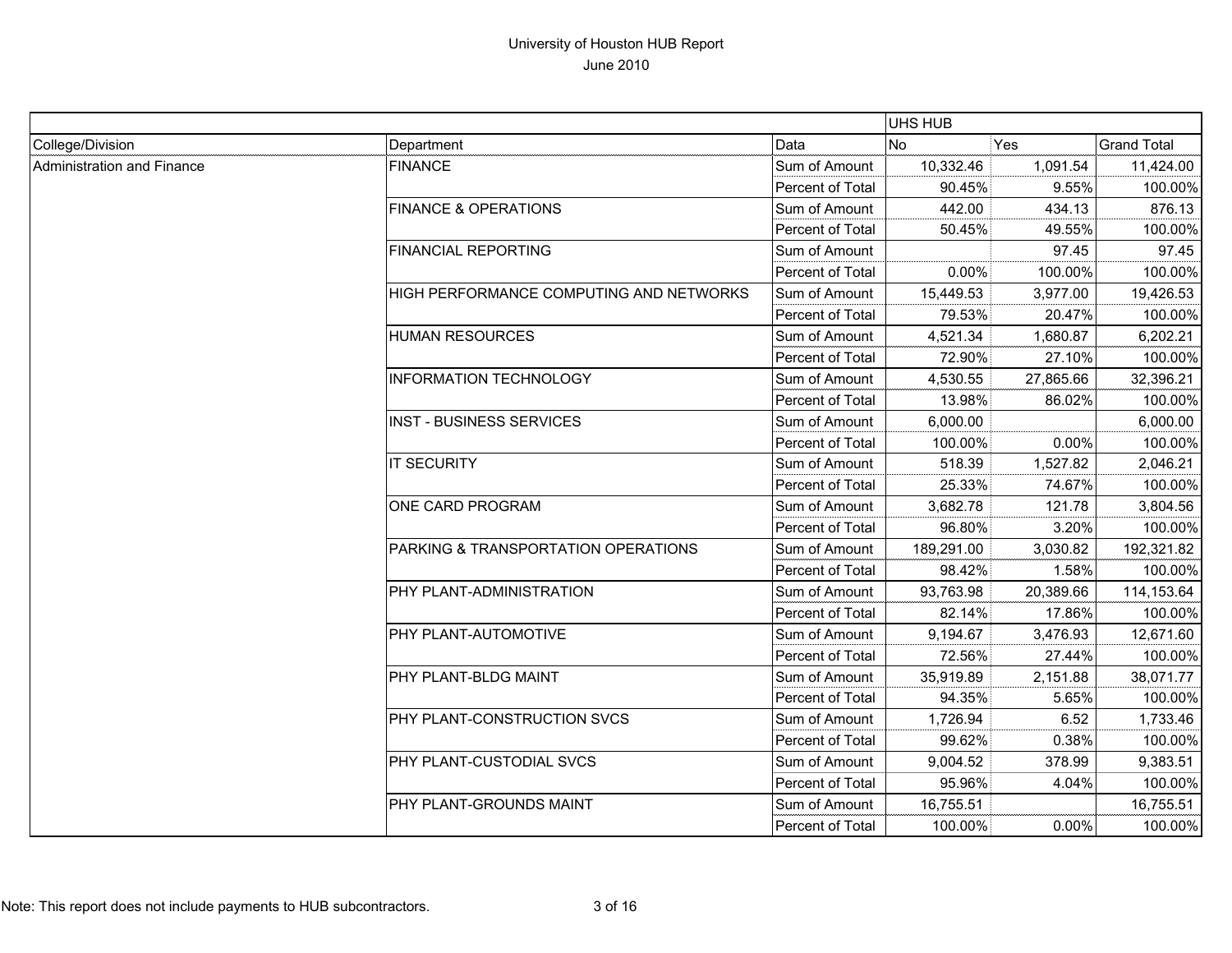|                                             |                                   |                         | <b>UHS HUB</b> |            |                    |
|---------------------------------------------|-----------------------------------|-------------------------|----------------|------------|--------------------|
| College/Division                            | Department                        | Data                    | <b>No</b>      | Yes        | <b>Grand Total</b> |
| <b>Administration and Finance</b>           | PHY PLANT-SOLID WASTE             | Sum of Amount           | 7,824.96       |            | 7,824.96           |
|                                             |                                   | Percent of Total        | 100.00%        | 0.00%      | 100.00%            |
|                                             | <b>PHY PLANT-UTILITIES</b>        | Sum of Amount           | 53,750.12      | 23,260.57  | 77,010.69          |
|                                             |                                   | Percent of Total        | 69.80%         | 30.20%     | 100.00%            |
|                                             | POLICE                            | Sum of Amount           | 33,738.19      | 19,940.42  | 53,678.61          |
|                                             |                                   | Percent of Total        | 62.85%         | 37.15%     | 100.00%            |
|                                             | POSTAL SERVICES OPERATIONS        | Sum of Amount           | 22,011.02      | 3,243.16   | 25,254.18          |
|                                             |                                   | Percent of Total        | 87.16%         | 12.84%     | 100.00%            |
|                                             | <b>PRINTING OPERATIONS</b>        | Sum of Amount           | 11,569.21      | 403.75     | 11,972.96          |
|                                             |                                   | Percent of Total        | 96.63%         | 3.37%      | 100.00%            |
|                                             | PURCHASED UTILITIES               | Sum of Amount           | 40,761.55      |            | 40,761.55          |
|                                             |                                   | Percent of Total        | 100.00%        | 0.00%      | 100.00%            |
|                                             | <b>REAL ESTATE SERVICES</b>       | Sum of Amount           | 3,264.80       |            | 3,264.80           |
|                                             |                                   | Percent of Total        | 100.00%        | 0.00%      | 100.00%            |
|                                             | STUDENT FINANCIAL SERVICES        | Sum of Amount           | 21,538.89      | 5,250.33   | 26,789.22          |
|                                             |                                   | Percent of Total        | 80.40%         | 19.60%     | 100.00%            |
|                                             | TECHNOLOGY SUPPORT SERVICES       | Sum of Amount           | 49,066.02      | 122,181.64 | 171,247.66         |
|                                             |                                   | Percent of Total        | 28.65%         | 71.35%     | 100.00%            |
|                                             | UNIV PROPERTY SERVICES OPERATIONS | Sum of Amount           | 130,763.00     |            | 130,763.00         |
|                                             |                                   | Percent of Total        | 100.00%        | 0.00%      | 100.00%            |
| Administration and Finance Sum of Amount    |                                   |                         | 6,585,418.34   | 740,097.34 | 7,325,515.68       |
| Administration and Finance Percent of Total |                                   |                         | 89.90%         | 10.10%     | 100.00%            |
| Architecture                                | <b>DEAN, ARCHITECTURE</b>         | Sum of Amount           | 26,108.56      | 25,564.31  | 51,672.87          |
|                                             |                                   | Percent of Total        | 50.53%         | 49.47%     | 100.00%            |
| Architecture Sum of Amount                  |                                   |                         | 26,108.56      | 25,564.31  | 51,672.87          |
| Architecture Percent of Total               |                                   |                         | 50.53%         | 49.47%     | 100.00%            |
| Athletics                                   | <b>INTERCOLLEGIATE ATHLETICS</b>  | Sum of Amount           | 196,162.78     | 96,336.96  | 292,499.74         |
|                                             |                                   | Percent of Total        | 67.06%         | 32.94%     | 100.00%            |
| Athletics Sum of Amount                     |                                   |                         | 196,162.78     | 96,336.96  | 292,499.74         |
| <b>Athletics Percent of Total</b>           |                                   |                         | 67.06%         | 32.94%     | 100.00%            |
| <b>Business Administration</b>              | <b>ACCOUNTANCY AND TAXATION</b>   | Sum of Amount           | 7,699.98       | 14,987.16  | 22,687.14          |
|                                             |                                   | <b>Percent of Total</b> | 33.94%         | 66.06%     | 100.00%            |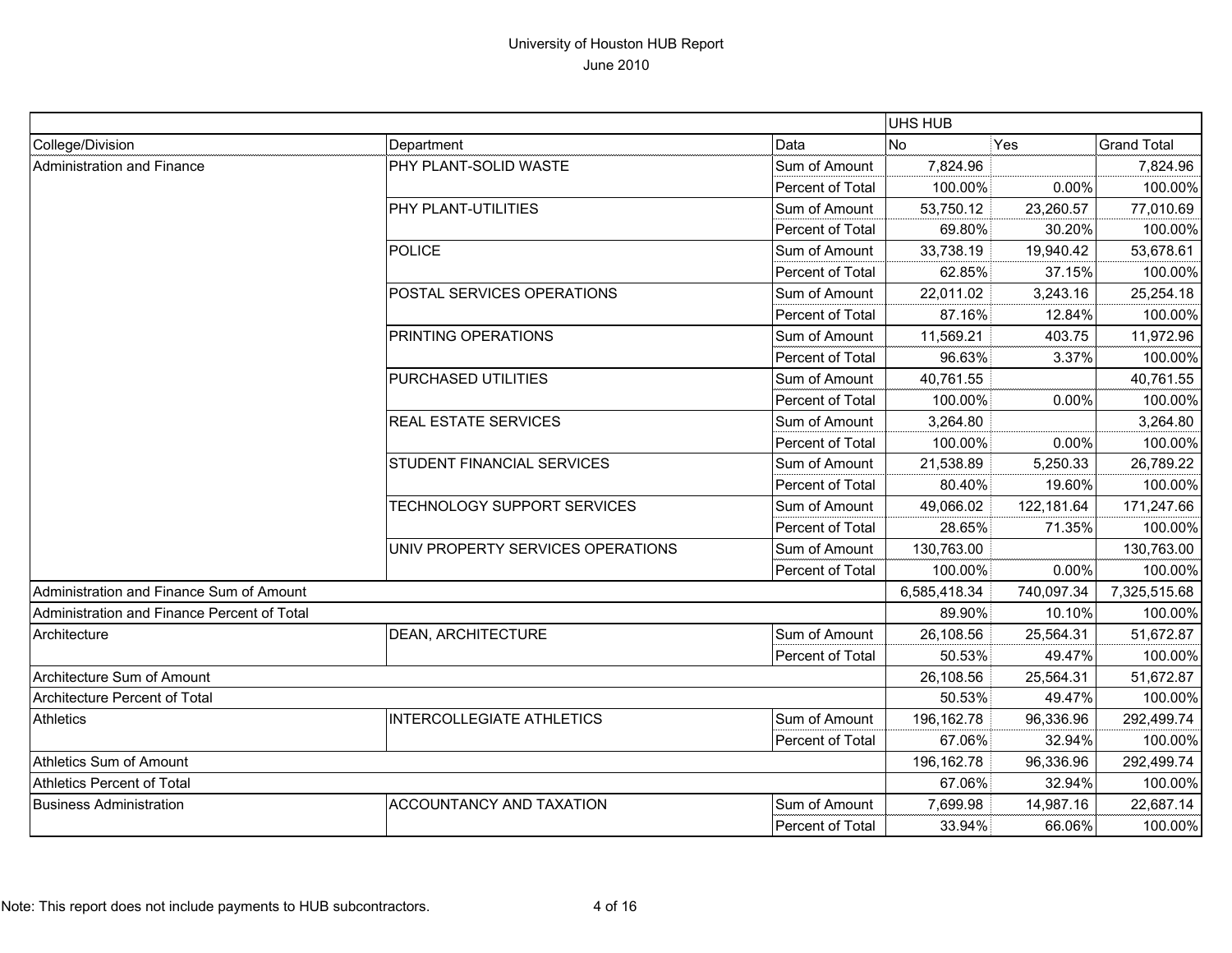|                                                 |                                       |                  | UHS HUB    |           |                    |
|-------------------------------------------------|---------------------------------------|------------------|------------|-----------|--------------------|
| College/Division                                | Department                            | Data             | <b>No</b>  | Yes       | <b>Grand Total</b> |
| <b>Business Administration</b>                  | <b>BAUER CAREER SERVICES CTR</b>      | Sum of Amount    | 17,816.94  | 1,582.40  | 19,399.34          |
|                                                 |                                       | Percent of Total | 91.84%     | 8.16%     | 100.00%            |
|                                                 | <b>BAUER COMMUNICATIONS</b>           | Sum of Amount    | 21,609.80  |           | 21,609.80          |
|                                                 |                                       | Percent of Total | 100.00%    | 0.00%     | 100.00%            |
|                                                 | <b>BAUER DIVISION OF TECHNOLOGY</b>   | Sum of Amount    | 13,663.65  | 1,543.34  | 15,206.99          |
|                                                 |                                       | Percent of Total | 89.85%     | 10.15%    | 100.00%            |
|                                                 | DEAN, BUSINESS ADMINISTRATION         | Sum of Amount    | 159,310.51 | 37,608.07 | 196,918.58         |
|                                                 |                                       | Percent of Total | 80.90%     | 19.10%    | 100.00%            |
|                                                 | DECISION AND INFORMATION SCIEN        | Sum of Amount    | 4,169.47   | 724.63    | 4,894.10           |
|                                                 |                                       | Percent of Total | 85.19%     | 14.81%    | 100.00%            |
|                                                 | <b>EXECUTIVE DEGREE PROGRAMS</b>      | Sum of Amount    | 7,877.98   | 7,750.81  | 15,628.79          |
|                                                 |                                       | Percent of Total | 50.41%     | 49.59%    | 100.00%            |
|                                                 | <b>FINANCE-BUS ADMIN</b>              | Sum of Amount    | 806.78     | 652.29    | 1,459.07           |
|                                                 |                                       | Percent of Total | 55.29%     | 44.71%    | 100.00%            |
|                                                 | <b>MANAGEMENT</b>                     | Sum of Amount    | 60,580.02  | 801.12    | 61,381.14          |
|                                                 |                                       | Percent of Total | 98.69%     | 1.31%     | 100.00%            |
|                                                 | <b>MARKETING-BUS ADMIN</b>            | Sum of Amount    | 3,007.76   | 575.54    | 3,583.30           |
|                                                 |                                       | Percent of Total | 83.94%     | 16.06%    | 100.00%            |
|                                                 | <b>MBA STUDENT SERVICES CENTER</b>    | Sum of Amount    | 2,081.49   | 811.92    | 2,893.41           |
|                                                 |                                       | Percent of Total | 71.94%     | 28.06%    | 100.00%            |
|                                                 | SALES EXCELLENCE INSTITUTE            | Sum of Amount    | 4,566.99   | 1,046.43  | 5,613.42           |
|                                                 |                                       | Percent of Total | 81.36%     | 18.64%    | 100.00%            |
|                                                 | SMALL BUSINESS DEV CENTER             | Sum of Amount    | 14,587.67  | 7,642.36  | 22,230.03          |
|                                                 |                                       | Percent of Total | 65.62%     | 34.38%    | 100.00%            |
|                                                 | UNDERGRAD BUSINESS PROG               | Sum of Amount    | 1,488.69   | 2,724.91  | 4,213.60           |
|                                                 |                                       | Percent of Total | 35.33%     | 64.67%    | 100.00%            |
|                                                 | <b>WOLFF CTR FOR ENTREPRENEURSHIP</b> | Sum of Amount    | 4,311.99   |           | 4,311.99           |
|                                                 |                                       | Percent of Total | 100.00%    | 0.00%     | 100.00%            |
| Business Administration Sum of Amount           |                                       |                  | 323,579.72 | 78,450.98 | 402,030.70         |
| <b>Business Administration Percent of Total</b> |                                       |                  | 80.49%     | 19.51%    | 100.00%            |
| Chancellor/President                            | <b>AFFIRMATIVE ACTION</b>             | Sum of Amount    | 36.19      |           | 36.19              |
|                                                 |                                       | Percent of Total | 100.00%    | 0.00%     | 100.00%            |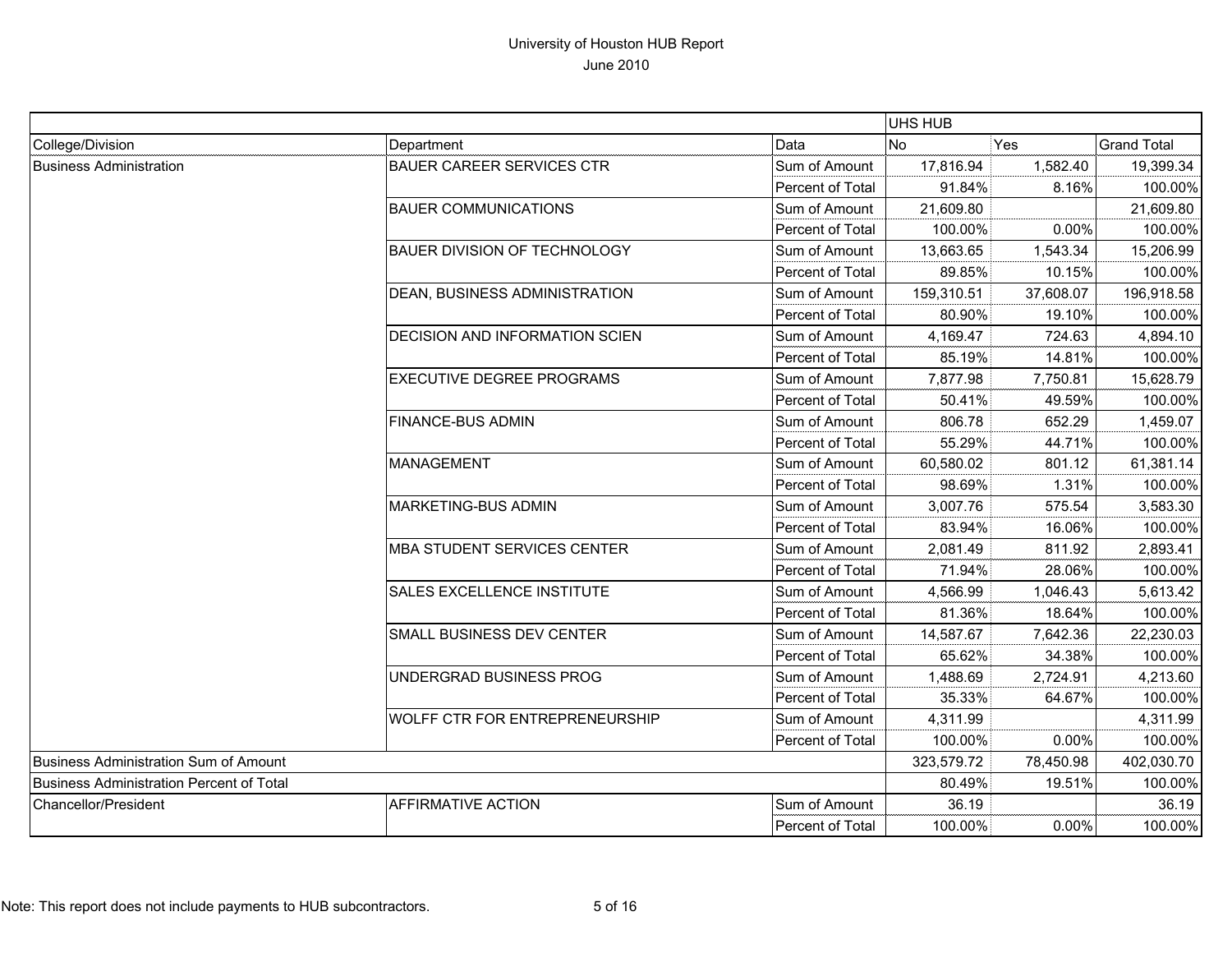|                                       |                                           |                  | UHS HUB    |           |                    |
|---------------------------------------|-------------------------------------------|------------------|------------|-----------|--------------------|
| College/Division                      | Department                                | Data             | <b>No</b>  | Yes       | <b>Grand Total</b> |
| <b>Chancellor/President</b>           | <b>PRESIDENT</b>                          | Sum of Amount    | 887.29     |           | 887.29             |
|                                       |                                           | Percent of Total | 100.00%    | 0.00%     | 100.00%            |
| Chancellor/President Sum of Amount    |                                           |                  | 923.48     |           | 923.48             |
| Chancellor/President Percent of Total |                                           |                  | 100.00%    | 0.00%     | 100.00%            |
| Education                             | CENTER FOR INFO TECH IN EDUCATION         | Sum of Amount    | 6,116.43   | 7,019.38  | 13,135.81          |
|                                       |                                           | Percent of Total | 46.56%     | 53.44%    | 100.00%            |
|                                       | <b>CONSISTENCY MGMT &amp; COOP DISCIP</b> | Sum of Amount    | 1,654.61   | 1,406.00  | 3,060.61           |
|                                       |                                           | Percent of Total | 54.06%     | 45.94%    | 100.00%            |
|                                       | <b>CURRICULUM AND INSTRUCTION</b>         | Sum of Amount    | 22,758.71  | 1,103.48  | 23,862.19          |
|                                       |                                           | Percent of Total | 95.38%     | 4.62%     | 100.00%            |
|                                       | DEAN, EDUCATION                           | Sum of Amount    | 10,179.62  | 19,771.38 | 29,951.00          |
|                                       |                                           | Percent of Total | 33.99%     | 66.01%    | 100.00%            |
|                                       | EDU. LEADERSHIP & CULTURAL STU            | Sum of Amount    | 3,059.70   | 137.50    | 3,197.20           |
|                                       |                                           | Percent of Total | 95.70%     | 4.30%     | 100.00%            |
|                                       | EDUCATIONAL PSYCHOLOGY                    | Sum of Amount    | 853.18     | 294.27    | 1,147.45           |
|                                       |                                           | Percent of Total | 74.35%     | 25.65%    | 100.00%            |
|                                       | HEALTH AND HUMAN PERFORMANCE              | Sum of Amount    | 18,027.69  | 1,853.99  | 19,881.68          |
|                                       |                                           | Percent of Total | 90.67%     | 9.33%     | 100.00%            |
|                                       | INSTITUTE FOR URBAN EDUCATION             | Sum of Amount    | 110.00     | 93.97     | 203.97             |
|                                       |                                           | Percent of Total | 53.93%     | 46.07%    | 100.00%            |
|                                       | OFFICE OF INSTITUTIONAL EFFECTIVENESS     | Sum of Amount    |            | 664.97    | 664.97             |
|                                       |                                           | Percent of Total | 0.00%      | 100.00%   | 100.00%            |
| <b>Education Sum of Amount</b>        |                                           |                  | 62,759.94  | 32,344.94 | 95,104.88          |
| <b>Education Percent of Total</b>     |                                           |                  | 65.99%     | 34.01%    | 100.00%            |
| Engineering                           | <b>BIOMEDICAL ENGINEERING</b>             | Sum of Amount    | 7,081.08   | 2,224.77  | 9,305.85           |
|                                       |                                           | Percent of Total | 76.09%     | 23.91%    | 100.00%            |
|                                       | CENTER FOR NANOMAGNETIC SYSTEM            | Sum of Amount    | 600.00     |           | 600.00             |
|                                       |                                           | Percent of Total | 100.00%    | 0.00%     | 100.00%            |
|                                       | <b>CHEMICAL ENGINEERING</b>               | Sum of Amount    | 223,537.66 | 5,746.33  | 229,283.99         |
|                                       |                                           | Percent of Total | 97.49%     | 2.51%     | 100.00%            |
|                                       | <b>CIVIL ENGINEERING</b>                  | Sum of Amount    | 25,493.40  | 317.96    | 25,811.36          |
|                                       |                                           | Percent of Total | 98.77%     | 1.23%     | 100.00%            |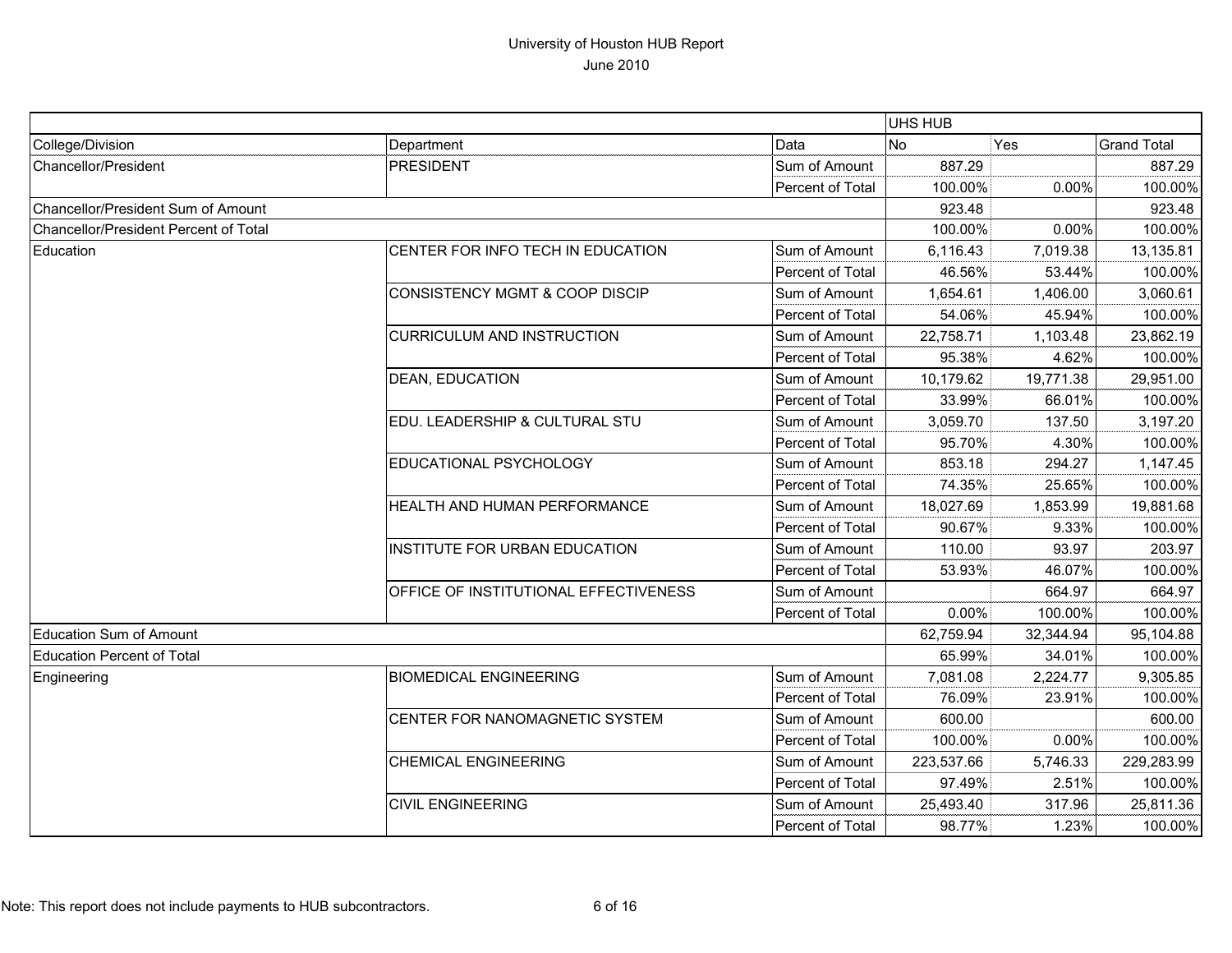|                                  |                                            |                  | UHS HUB    |           |                    |
|----------------------------------|--------------------------------------------|------------------|------------|-----------|--------------------|
| College/Division                 | Department                                 | Data             | <b>No</b>  | Yes       | <b>Grand Total</b> |
| Engineering                      | COMPOSITE ENGR APPLICATIONS CT             | Sum of Amount    | 57.80      |           | 57.80              |
|                                  |                                            | Percent of Total | 100.00%    | 0.00%     | 100.00%            |
|                                  | CTR FOR INNOVATIVE GROUTING                | Sum of Amount    | 1,272.42   |           | 1,272.42           |
|                                  |                                            | Percent of Total | 100.00%    | 0.00%     | 100.00%            |
|                                  | <b>DEAN, ENGINEERING</b>                   | Sum of Amount    | 141,057.16 | 8,011.26  | 149,068.42         |
|                                  |                                            | Percent of Total | 94.63%     | 5.37%     | 100.00%            |
|                                  | ELECTRICAL ENGINEERING                     | Sum of Amount    | 72,765.07  | 551.91    | 73,316.98          |
|                                  |                                            | Percent of Total | 99.25%     | 0.75%     | 100.00%            |
|                                  | <b>ENGINEERING SERVICES</b>                | Sum of Amount    | 336.42     | 1,837.68  | 2,174.10           |
|                                  |                                            | Percent of Total | 15.47%     | 84.53%    | 100.00%            |
|                                  | <b>INDUSTRIAL ENGINEERING</b>              | Sum of Amount    | 5,518.85   | 1,259.15  | 6,778.00           |
|                                  |                                            | Percent of Total | 81.42%     | 18.58%    | 100.00%            |
|                                  | <b>MECHANICAL ENGINEERING</b>              | Sum of Amount    | 22,102.44  | 784.19    | 22,886.63          |
|                                  |                                            | Percent of Total | 96.57%     | 3.43%     | 100.00%            |
|                                  | TX HURRICANE CTR INVT TECH                 | Sum of Amount    | 90.00      |           | 90.00              |
|                                  |                                            | Percent of Total | 100.00%    | 0.00%     | 100.00%            |
| <b>Engineering Sum of Amount</b> |                                            |                  | 499,912.30 | 20,733.25 | 520,645.55         |
| Engineering Percent of Total     |                                            |                  | 96.02%     | 3.98%     | 100.00%            |
| Graduate College of Social Work  | ADMISSIONS-GCSW                            | Sum of Amount    |            | 214.34    | 214.34             |
|                                  |                                            | Percent of Total | 0.00%      | 100.00%   | 100.00%            |
|                                  | ALUMNI & CAREER SERVICES                   | Sum of Amount    | 1,244.02   |           | 1,244.02           |
|                                  |                                            | Percent of Total | 100.00%    | 0.00%     | 100.00%            |
|                                  | CHILD & FAMILY CTR FOR INNOVATIVE RESEARCH | Sum of Amount    | 26,695.22  | 81.98     | 26,777.20          |
|                                  |                                            | Percent of Total | 99.69%     | 0.31%     | 100.00%            |
|                                  | CTR DRUG & SOCIAL POLICY RESRC             | Sum of Amount    | 2,964.43   | 1,906.43  | 4,870.86           |
|                                  |                                            | Percent of Total | 60.86%     | 39.14%    | 100.00%            |
|                                  | DEAN, SOCIAL WORK                          | Sum of Amount    | 1,760.75   | 1,301.83  | 3,062.58           |
|                                  |                                            | Percent of Total | 57.49%     | 42.51%    | 100.00%            |
|                                  | <b>GCSW STUDENT SERVICES</b>               | Sum of Amount    |            | 14.82     | 14.82              |
|                                  |                                            | Percent of Total | 0.00%      | 100.00%   | 100.00%            |
|                                  | JODY WILLIAMS CENTER                       | Sum of Amount    |            | 3,122.73  | 3,122.73           |
|                                  |                                            | Percent of Total | 0.00%      | 100.00%   | 100.00%            |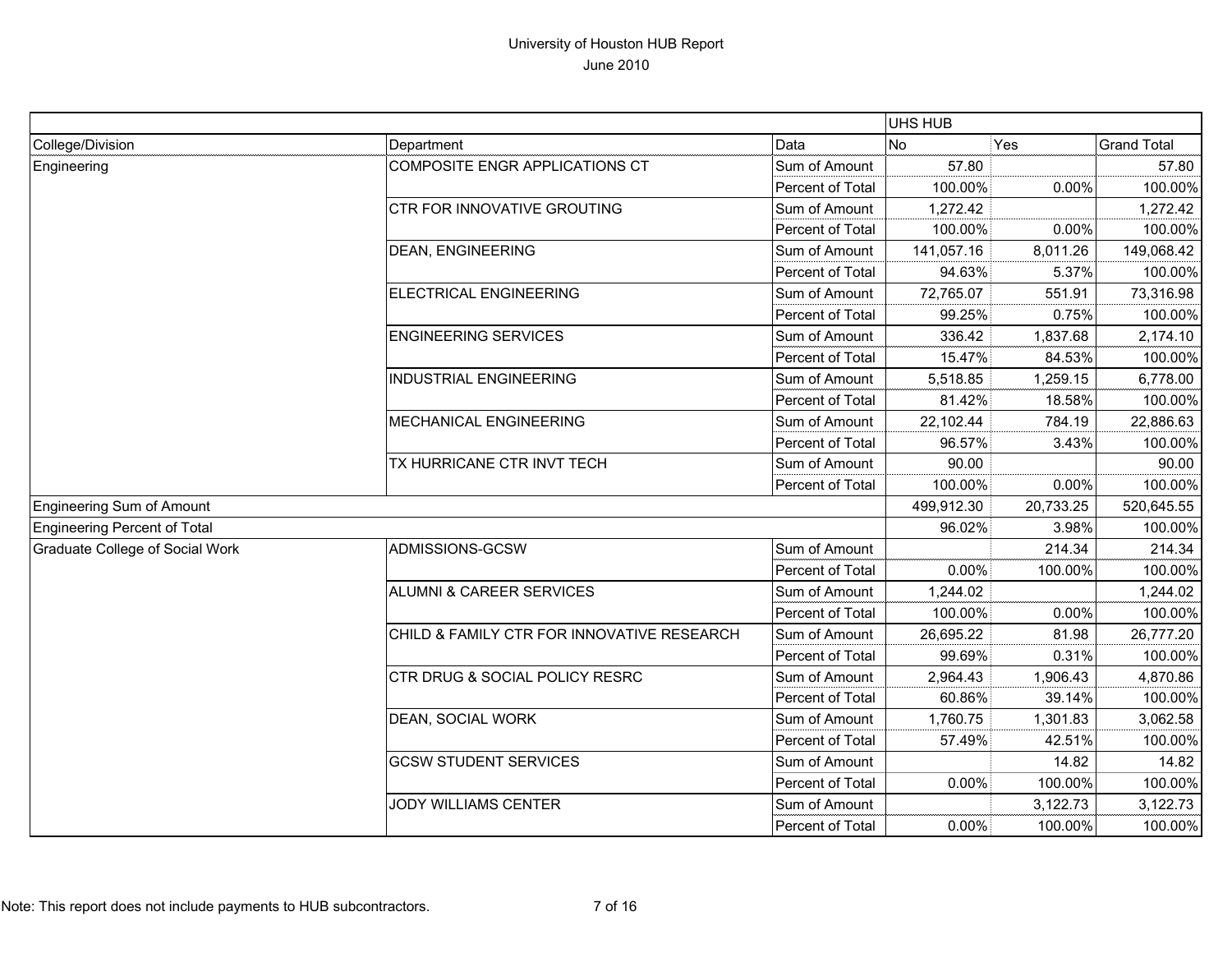|                                                  |                                   |                  | UHS HUB    |           |                    |
|--------------------------------------------------|-----------------------------------|------------------|------------|-----------|--------------------|
| College/Division                                 | Department                        | Data             | No.        | Yes       | <b>Grand Total</b> |
| Graduate College of Social Work                  | OFFICE OF COMMUNITY PROJECTS      | Sum of Amount    | 2,202.45   | 177.34    | 2,379.79           |
|                                                  |                                   | Percent of Total | 92.55%     | 7.45%     | 100.00%            |
|                                                  | PHD PROGRAM                       | Sum of Amount    | 120.00     |           | 120.00             |
|                                                  |                                   | Percent of Total | 100.00%    | 0.00%     | 100.00%            |
| Graduate College of Social Work Sum of Amount    |                                   |                  | 34,986.87  | 6,819.47  | 41,806.34          |
| Graduate College of Social Work Percent of Total |                                   |                  | 83.69%     | 16.31%    | 100.00%            |
| <b>Honors College</b>                            | DEAN, HONORS COLLEGE              | Sum of Amount    | 26,642.43  | 4,354.69  | 30,997.12          |
|                                                  |                                   | Percent of Total | 85.95%     | 14.05%    | 100.00%            |
|                                                  | <b>HOUSTON TEACHERS INSTITUTE</b> | Sum of Amount    | 39.35      | 333.48    | 372.83             |
|                                                  |                                   | Percent of Total | 10.55%     | 89.45%    | 100.00%            |
| Honors College Sum of Amount                     |                                   |                  | 26,681.78  | 4,688.17  | 31,369.95          |
| Honors College Percent of Total                  |                                   |                  | 85.06%     | 14.94%    | 100.00%            |
| Hotel and Restaurant Management                  | DEAN, HOTEL & RESTAURANT MANAG    | Sum of Amount    | 3,789.98   | 1,617.20  | 5,407.18           |
|                                                  |                                   | Percent of Total | 70.09%     | 29.91%    | 100.00%            |
|                                                  | HOTEL AND RESTAURANT MANAGEMENT   | Sum of Amount    | 147,837.22 | 8,194.92  | 156,032.14         |
|                                                  |                                   | Percent of Total | 94.75%     | 5.25%     | 100.00%            |
| Hotel and Restaurant Management Sum of Amount    |                                   |                  | 151,627.20 | 9,812.12  | 161,439.32         |
| Hotel and Restaurant Management Percent of Total |                                   |                  | 93.92%     | 6.08%     | 100.00%            |
| Law Center                                       | <b>ASSOCIATE DEAN, LAW</b>        | Sum of Amount    | 1,070.73   | 66.98     | 1,137.71           |
|                                                  |                                   | Percent of Total | 94.11%     | 5.89%     | 100.00%            |
|                                                  | <b>BLAKELEY INSTITUTE</b>         | Sum of Amount    | 135.55     |           | 135.55             |
|                                                  |                                   | Percent of Total | 100.00%    | 0.00%     | 100.00%            |
|                                                  | <b>BUSINESS SERVICES, LAW</b>     | Sum of Amount    | 56,032.89  | 1,008.00  | 57,040.89          |
|                                                  |                                   | Percent of Total | 98.23%     | 1.77%     | 100.00%            |
|                                                  | <b>CAREER SERVICES, LAW</b>       | Sum of Amount    | 4,277.58   | (53.62)   | 4,223.96           |
|                                                  |                                   | Percent of Total | 101.27%    | $-1.27%$  | 100.00%            |
|                                                  | DEAN, LAW                         | Sum of Amount    | 1,500.11   | 11,313.50 | 12,813.61          |
|                                                  |                                   | Percent of Total | 11.71%     | 88.29%    | 100.00%            |
|                                                  | EXTERNAL AFFAIRS, LAW             | Sum of Amount    | 819.65     |           | 819.65             |
|                                                  |                                   | Percent of Total | 100.00%    | 0.00%     | 100.00%            |
|                                                  | <b>FACILITIES, LAW</b>            | Sum of Amount    | 9,829.37   | 641.60    | 10,470.97          |
|                                                  |                                   | Percent of Total | 93.87%     | 6.13%     | 100.00%            |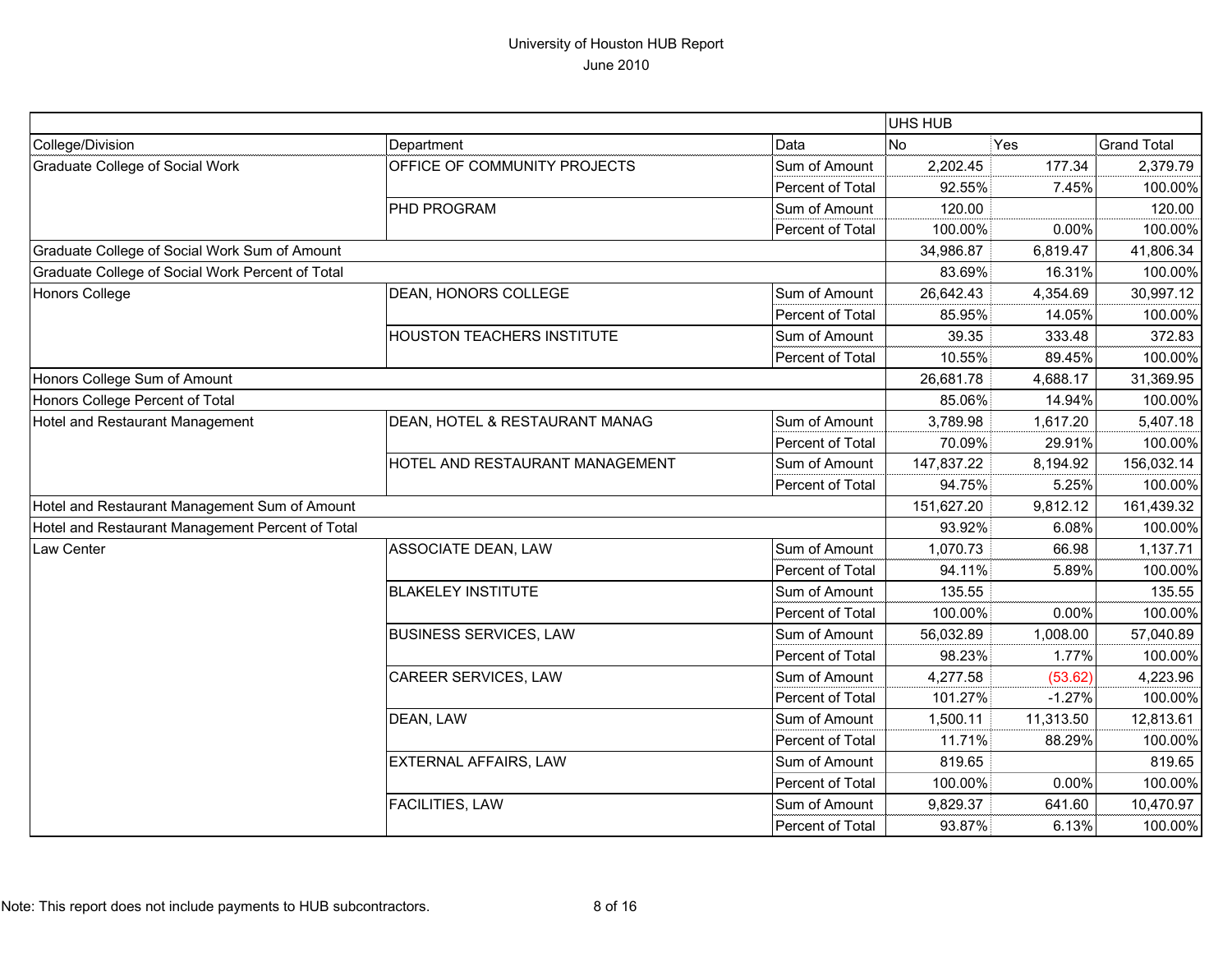|                                         |                               |                  | UHS HUB    |           |                    |
|-----------------------------------------|-------------------------------|------------------|------------|-----------|--------------------|
| College/Division                        | Department                    | Data             | <b>No</b>  | Yes       | <b>Grand Total</b> |
| Law Center                              | <b>FACULTY SUPPORT LAW</b>    | Sum of Amount    | 2,371.46   | 795.91    | 3,167.37           |
|                                         |                               | Percent of Total | 74.87%     | 25.13%    | 100.00%            |
|                                         | HEALTH LAW & POLICY INSTITUTE | Sum of Amount    | 19.00      | 140.64    | 159.64             |
|                                         |                               | Percent of Total | 11.90%     | 88.10%    | 100.00%            |
|                                         | LAW INFORMATION TECHNOLOGY    | Sum of Amount    | 773.15     | 542.27    | 1,315.42           |
|                                         |                               | Percent of Total | 58.78%     | 41.22%    | 100.00%            |
|                                         | <b>LAW LIBRARY</b>            | Sum of Amount    | 12,874.00  | 967.25    | 13,841.25          |
|                                         |                               | Percent of Total | 93.01%     | 6.99%     | 100.00%            |
|                                         | LEGAL AID CLINIC, LAW         | Sum of Amount    | 571.26     | 662.90    | 1,234.16           |
|                                         |                               | Percent of Total | 46.29%     | 53.71%    | 100.00%            |
|                                         | LEGAL RESEARCH & WRITING, LAW | Sum of Amount    |            | 30.74     | 30.74              |
|                                         |                               | Percent of Total | 0.00%      | 100.00%   | 100.00%            |
|                                         | STUDENT SERVICES, LAW         | Sum of Amount    | 11,856.26  | 2,096.69  | 13,952.95          |
|                                         |                               | Percent of Total | 84.97%     | 15.03%    | 100.00%            |
| Law Center Sum of Amount                |                               |                  | 102,131.01 | 18,212.86 | 120,343.87         |
| Law Center Percent of Total             |                               |                  | 84.87%     | 15.13%    | 100.00%            |
| <b>Liberal Arts and Social Sciences</b> | <b>AEROSPACE STUDIES</b>      | Sum of Amount    | 185.79     | 755.88    | 941.67             |
|                                         |                               | Percent of Total | 19.73%     | 80.27%    | 100.00%            |
|                                         | AFRICAN-AMERICAN STUDIES      | Sum of Amount    | 3,980.40   | 213.78    | 4,194.18           |
|                                         |                               | Percent of Total | 94.90%     | 5.10%     | 100.00%            |
|                                         | <b>ANTHROPOLOGY</b>           | Sum of Amount    | 703.13     |           | 703.13             |
|                                         |                               | Percent of Total | 100.00%    | 0.00%     | 100.00%            |
|                                         | <b>ART</b>                    | Sum of Amount    | 4,265.95   | 296.84    | 4,562.79           |
|                                         |                               | Percent of Total | 93.49%     | 6.51%     | 100.00%            |
|                                         | <b>ARTE PUBLICO</b>           | Sum of Amount    | 45,309.08  | 28.53     | 45,337.61          |
|                                         |                               | Percent of Total | 99.94%     | 0.06%     | 100.00%            |
|                                         | <b>BAND</b>                   | Sum of Amount    | 10,179.73  |           | 10,179.73          |
|                                         |                               | Percent of Total | 100.00%    | 0.00%     | 100.00%            |
|                                         | <b>BLAFFER GALLERY</b>        | Sum of Amount    | 15,231.16  | 2,150.82  | 17,381.98          |
|                                         |                               | Percent of Total | 87.63%     | 12.37%    | 100.00%            |
|                                         | CENTER FOR PUBLIC HISTORY     | Sum of Amount    | 2,832.47   | 104.69    | 2,937.16           |
|                                         |                               | Percent of Total | 96.44%     | 3.56%     | 100.00%            |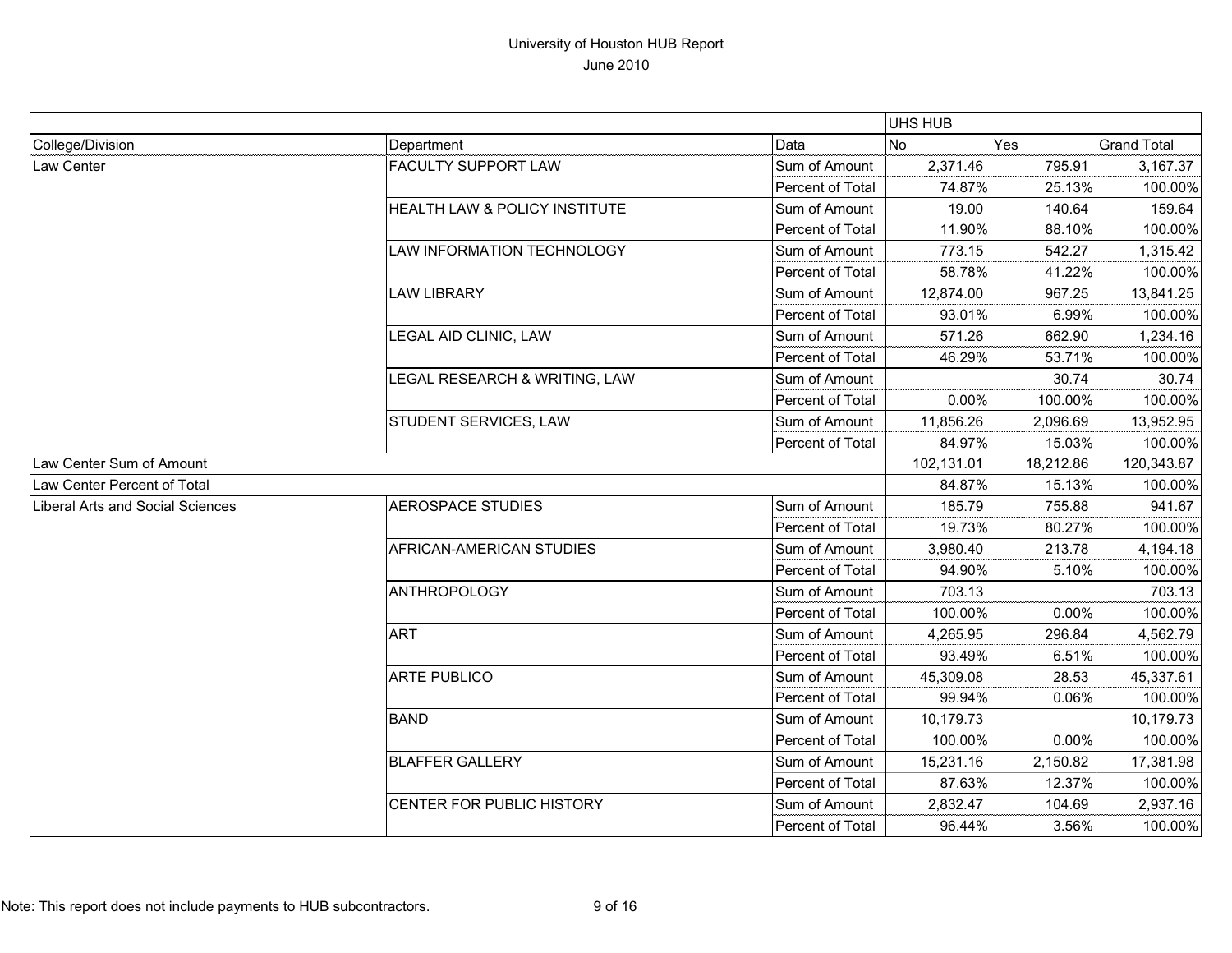|                                  |                                  |                  | UHS HUB   |           |                    |
|----------------------------------|----------------------------------|------------------|-----------|-----------|--------------------|
| College/Division                 | Department                       | Data             | <b>No</b> | Yes       | <b>Grand Total</b> |
| Liberal Arts and Social Sciences | CENTER FOR PUBLIC POLICY         | Sum of Amount    | 11,453.84 | 266.16    | 11,720.00          |
|                                  |                                  | Percent of Total | 97.73%    | 2.27%     | 100.00%            |
|                                  | <b>COMMUNICATION</b>             | Sum of Amount    | 4,788.08  | 93,070.96 | 97,859.04          |
|                                  |                                  | Percent of Total | 4.89%     | 95.11%    | 100.00%            |
|                                  | <b>COMMUNICATIONS DISORDERS</b>  | Sum of Amount    | 6,754.99  | 86.90     | 6,841.89           |
|                                  |                                  | Percent of Total | 98.73%    | 1.27%     | 100.00%            |
|                                  | <b>CWMCA CENTER FOR THE ARTS</b> | Sum of Amount    | 547.14    | 1,912.47  | 2,459.61           |
|                                  |                                  | Percent of Total | 22.24%    | 77.76%    | 100.00%            |
|                                  | DEAN, LIBERAL ARTS & SOC SCI     | Sum of Amount    | 12,287.79 | 879.28    | 13,167.07          |
|                                  |                                  | Percent of Total | 93.32%    | 6.68%     | 100.00%            |
|                                  | <b>ECONOMICS</b>                 | Sum of Amount    | 46,895.69 | 3,980.99  | 50,876.68          |
|                                  |                                  | Percent of Total | 92.18%    | 7.82%     | 100.00%            |
|                                  | <b>ENGLISH</b>                   | Sum of Amount    | 12,640.79 | 34,172.80 | 46,813.59          |
|                                  |                                  | Percent of Total | 27.00%    | 73.00%    | 100.00%            |
|                                  | <b>HISPANIC STUDIES</b>          | Sum of Amount    | 431.19    | 610.59    | 1,041.78           |
|                                  |                                  | Percent of Total | 41.39%    | 58.61%    | 100.00%            |
|                                  | <b>HISTORY</b>                   | Sum of Amount    | 27,040.48 | 443.65    | 27,484.13          |
|                                  |                                  | Percent of Total | 98.39%    | 1.61%     | 100.00%            |
|                                  | LIBERAL STUDIES                  | Sum of Amount    | 617.95    | 42.78     | 660.73             |
|                                  |                                  | Percent of Total | 93.53%    | 6.47%     | 100.00%            |
|                                  | <b>MEXICAN-AMERICAN STUDIES</b>  | Sum of Amount    | 2,499.29  | 152.01    | 2,651.30           |
|                                  |                                  | Percent of Total | 94.27%    | 5.73%     | 100.00%            |
|                                  | <b>MILITARY SCIENCE</b>          | Sum of Amount    | 328.78    |           | 328.78             |
|                                  |                                  | Percent of Total | 100.00%   | 0.00%     | 100.00%            |
|                                  | MODERN AND CLASSICAL LANGUAGES   | Sum of Amount    | 4,712.38  | 187.43    | 4,899.81           |
|                                  |                                  | Percent of Total | 96.17%    | 3.83%     | 100.00%            |
|                                  | <b>MUSIC</b>                     | Sum of Amount    | 13,125.60 | 3,210.16  | 16,335.76          |
|                                  |                                  | Percent of Total | 80.35%    | 19.65%    | 100.00%            |
|                                  | PHILOSOPHY                       | Sum of Amount    | 290.97    |           | 290.97             |
|                                  |                                  | Percent of Total | 100.00%   | 0.00%     | 100.00%            |
|                                  | POLITICAL SCIENCE                | Sum of Amount    | 9,192.82  | 4,482.77  | 13,675.59          |
|                                  |                                  | Percent of Total | 67.22%    | 32.78%    | 100.00%            |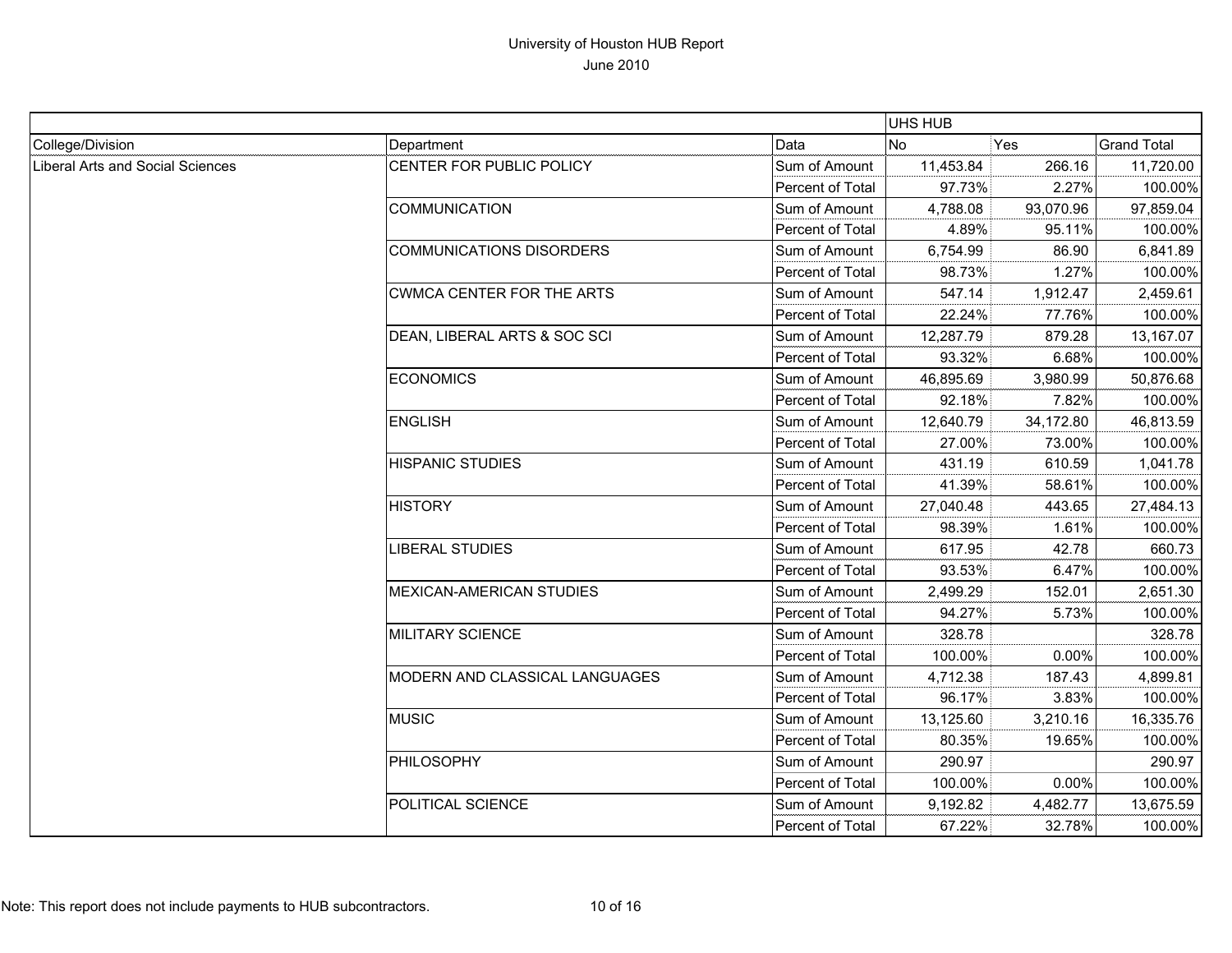|                                                   |                                            |                  | UHS HUB    |            |                    |
|---------------------------------------------------|--------------------------------------------|------------------|------------|------------|--------------------|
| College/Division                                  | Department                                 | Data             | <b>No</b>  | Yes        | <b>Grand Total</b> |
| Liberal Arts and Social Sciences                  | <b>PSYCHOLOGY</b>                          | Sum of Amount    | 9,378.36   | 1,026.35   | 10,404.71          |
|                                                   |                                            | Percent of Total | 90.14%     | 9.86%      | 100.00%            |
|                                                   | <b>RELIGIOUS STUDIES</b>                   | Sum of Amount    | (10.00)    |            | (10.00)            |
|                                                   |                                            | Percent of Total | 100.00%    | 0.00%      | 100.00%            |
|                                                   | SOCIOLOGY                                  | Sum of Amount    |            | 521.53     | 521.53             |
|                                                   |                                            | Percent of Total | 0.00%      | 100.00%    | 100.00%            |
|                                                   | <b>THEATRE</b>                             | Sum of Amount    | 37,282.02  | 728.08     | 38,010.10          |
|                                                   |                                            | Percent of Total | 98.08%     | 1.92%      | 100.00%            |
|                                                   | <b>WOMEN'S STUDIES PROGRAM</b>             | Sum of Amount    | 2,547.63   | 497.75     | 3,045.38           |
|                                                   |                                            | Percent of Total | 83.66%     | 16.34%     | 100.00%            |
|                                                   | <b>WRITING CENTER</b>                      | Sum of Amount    | 403.70     | 50.60      | 454.30             |
|                                                   |                                            | Percent of Total | 88.86%     | 11.14%     | 100.00%            |
| Liberal Arts and Social Sciences Sum of Amount    |                                            |                  | 285,897.20 | 149,873.80 | 435,771.00         |
| Liberal Arts and Social Sciences Percent of Total |                                            |                  | 65.61%     | 34.39%     | 100.00%            |
| Library                                           | UNIVERSITY LIBRARIES                       | Sum of Amount    | 490,642.70 | 75,987.12  | 566,629.82         |
|                                                   |                                            | Percent of Total | 86.59%     | 13.41%     | 100.00%            |
| Library Sum of Amount                             |                                            |                  | 490,642.70 | 75,987.12  | 566,629.82         |
| Library Percent of Total                          |                                            |                  | 86.59%     | 13.41%     | 100.00%            |
| Natural Science and Mathematics                   | <b>BIOLOGY &amp; BIOCHEMISTRY</b>          | Sum of Amount    | 133,067.36 | 4,475.44   | 137,542.80         |
|                                                   |                                            | Percent of Total | 96.75%     | 3.25%      | 100.00%            |
|                                                   | <b>CAGE INSTITUTE</b>                      | Sum of Amount    | 1,340.58   | 351.36     | 1,691.94           |
|                                                   |                                            | Percent of Total | 79.23%     | 20.77%     | 100.00%            |
|                                                   | <b>CHEMISTRY</b>                           | Sum of Amount    | 132,682.06 | 43,193.07  | 175,875.13         |
|                                                   |                                            | Percent of Total | 75.44%     | 24.56%     | 100.00%            |
|                                                   | <b>COMPUTER SCIENCE</b>                    | Sum of Amount    | 4,283.10   | 2,494.28   | 6,777.38           |
|                                                   |                                            | Percent of Total | 63.20%     | 36.80%     | 100.00%            |
|                                                   | CTR FOR NUCLEAR RECEPTORS & CELL SIGNALING | Sum of Amount    | 99,916.88  | 10,940.43  | 110,857.31         |
|                                                   |                                            | Percent of Total | 90.13%     | 9.87%      | 100.00%            |
|                                                   | DEAN, NATURAL SCIENCE & MATHE              | Sum of Amount    | 9,285.37   | 5,379.01   | 14,664.38          |
|                                                   |                                            | Percent of Total | 63.32%     | 36.68%     | 100.00%            |
|                                                   | EARTH AND ATMOSPHERIC SCIENCES             | Sum of Amount    | 152,918.50 | 28,139.64  | 181,058.14         |
|                                                   |                                            | Percent of Total | 84.46%     | 15.54%     | 100.00%            |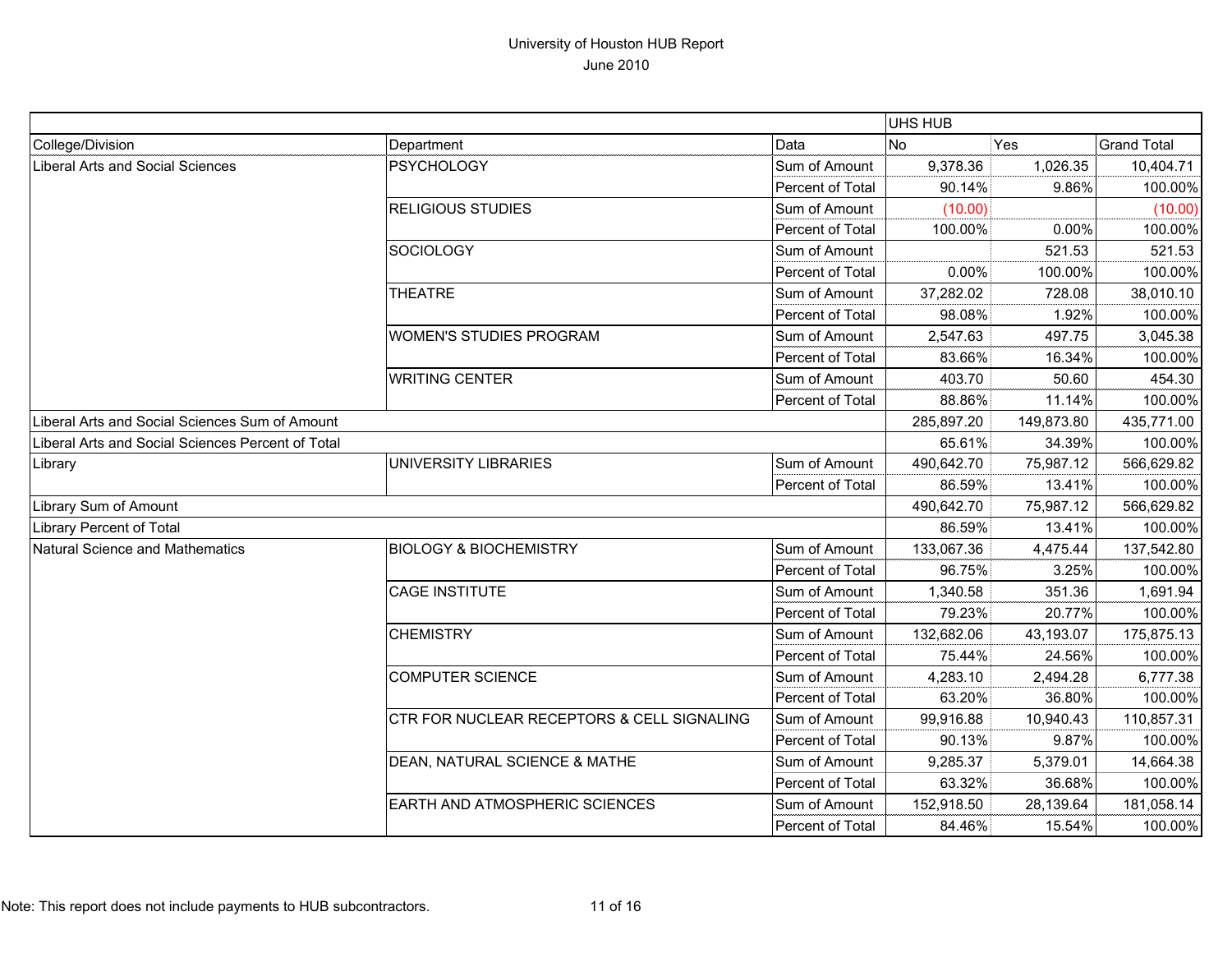|                                                  |                                           |                  | UHS HUB    |            |                    |
|--------------------------------------------------|-------------------------------------------|------------------|------------|------------|--------------------|
| College/Division                                 | Department                                | Data             | No         | Yes        | <b>Grand Total</b> |
| Natural Science and Mathematics                  | <b>IMAQS</b>                              | Sum of Amount    | 4,652.03   |            | 4,652.03           |
|                                                  |                                           | Percent of Total | 100.00%    | 0.00%      | 100.00%            |
|                                                  | <b>INSTITUTE FOR NANOENERGY</b>           | Sum of Amount    | 60.96      |            | 60.96              |
|                                                  |                                           | Percent of Total | 100.00%    | 0.00%      | 100.00%            |
|                                                  | <b>MATHEMATICS</b>                        | Sum of Amount    | 11,383.96  | 6,529.23   | 17,913.19          |
|                                                  |                                           | Percent of Total | 63.55%     | 36.45%     | 100.00%            |
|                                                  | <b>PHYSICS</b>                            | Sum of Amount    | 15,408.68  | 1,090.01   | 16,498.69          |
|                                                  |                                           | Percent of Total | 93.39%     | 6.61%      | 100.00%            |
| Natural Science and Mathematics Sum of Amount    |                                           |                  | 564,999.48 | 102,592.47 | 667,591.95         |
| Natural Science and Mathematics Percent of Total |                                           |                  | 84.63%     | 15.37%     | 100.00%            |
| Optometry                                        | DEAN, OPTOMETRY                           | Sum of Amount    | 17,124.23  | 27,573.18  | 44,697.41          |
|                                                  |                                           | Percent of Total | 38.31%     | 61.69%     | 100.00%            |
|                                                  | OPT VISION SCIENCES                       | Sum of Amount    | 62,365.49  | 1,553.23   | 63,918.72          |
|                                                  |                                           | Percent of Total | 97.57%     | 2.43%      | 100.00%            |
|                                                  | OPTOMETRY CLINIC                          | Sum of Amount    | 15,598.03  | 10,619.19  | 26,217.22          |
|                                                  |                                           | Percent of Total | 59.50%     | 40.50%     | 100.00%            |
| Optometry Sum of Amount                          |                                           |                  | 95,087.75  | 39,745.60  | 134,833.35         |
| Optometry Percent of Total                       |                                           |                  | 70.52%     | 29.48%     | 100.00%            |
| Pharmacy                                         | <b>CLINICAL PHARMACY &amp; ADMINISTRA</b> | Sum of Amount    | 12,760.80  | 3,441.71   | 16,202.51          |
|                                                  |                                           | Percent of Total | 78.76%     | 21.24%     | 100.00%            |
|                                                  | DEAN, PHARMACY                            | Sum of Amount    | 21,360.84  | 4,770.44   | 26,131.28          |
|                                                  |                                           | Percent of Total | 81.74%     | 18.26%     | 100.00%            |
|                                                  | PHARMACOLOGICAL & PHARMACEUTIC            | Sum of Amount    | 121,652.54 | 3,282.99   | 124,935.53         |
|                                                  |                                           | Percent of Total | 97.37%     | 2.63%      | 100.00%            |
| Pharmacy Sum of Amount                           |                                           |                  | 155,774.18 | 11,495.14  | 167,269.32         |
| Pharmacy Percent of Total                        |                                           |                  | 93.13%     | 6.87%      | 100.00%            |
| Research                                         | ANIMAL CARE OPERATIONS                    | Sum of Amount    | 16,478.17  | 2,171.10   | 18,649.27          |
|                                                  |                                           | Percent of Total | 88.36%     | 11.64%     | 100.00%            |
|                                                  | CENTER FOR ADVANCED MATERIALS             | Sum of Amount    | 8,436.46   |            | 8,436.46           |
|                                                  |                                           | Percent of Total | 100.00%    | 0.00%      | 100.00%            |
|                                                  | CENTER FOR MATERIALS CHEMISTRY            | Sum of Amount    | 111.13     |            | 111.13             |
|                                                  |                                           | Percent of Total | 100.00%    | 0.00%      | 100.00%            |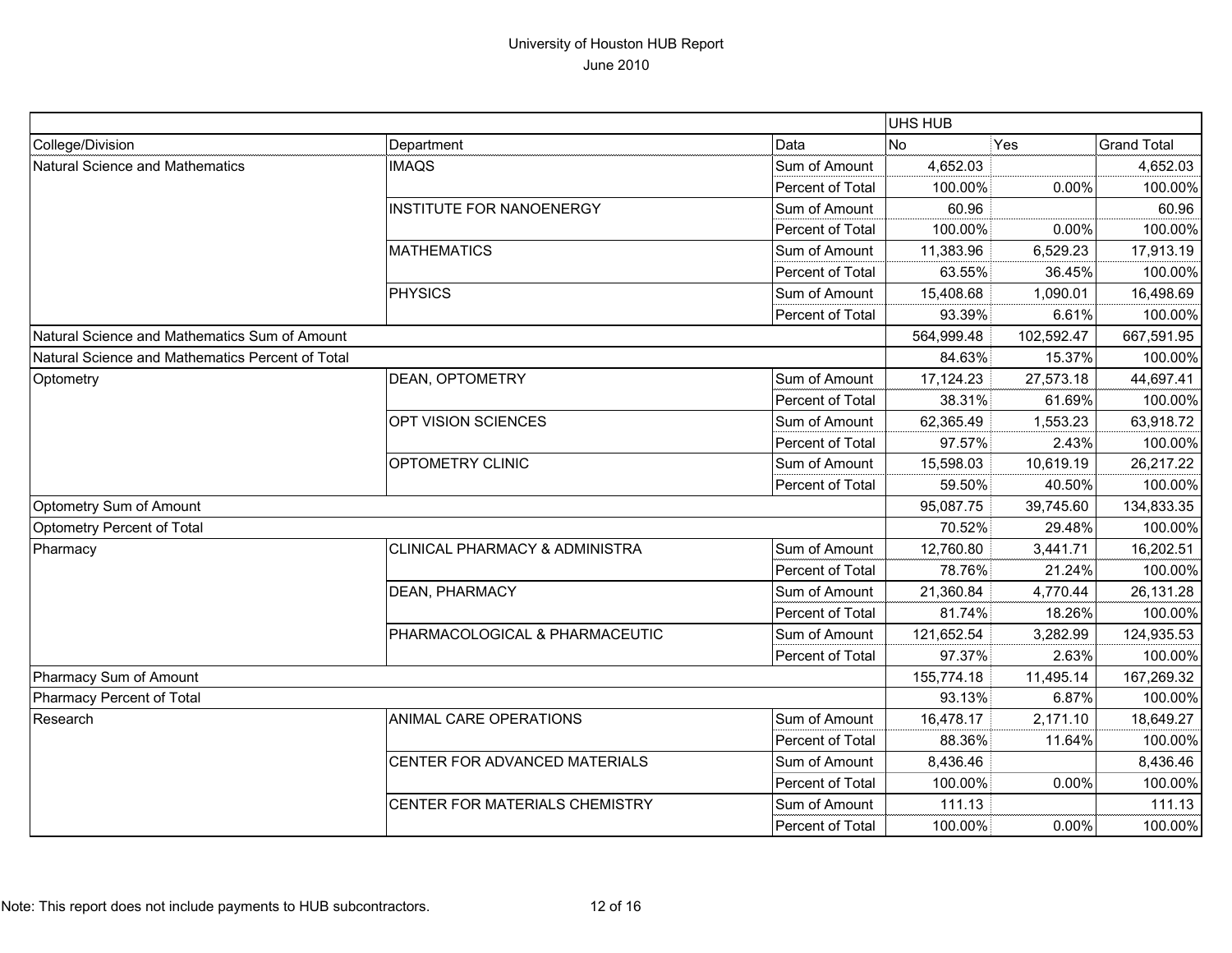|                  |                                          |                         | <b>UHS HUB</b> |          |                    |
|------------------|------------------------------------------|-------------------------|----------------|----------|--------------------|
| College/Division | Department                               | Data                    | <b>No</b>      | Yes      | <b>Grand Total</b> |
| Research         | CTR FOR BIOMED/ENVIRON GENOMIC           | Sum of Amount           | 5,850.25       | 507.94   | 6,358.19           |
|                  |                                          | Percent of Total        | 92.01%         | 7.99%    | 100.00%            |
|                  | <b>GRANTS AND CONTRACTS</b>              | Sum of Amount           | 194.19         | 532.44   | 726.63             |
|                  |                                          | Percent of Total        | 26.72%         | 73.28%   | 100.00%            |
|                  | <b>HOUSTON COASTAL CENTER</b>            | Sum of Amount           | 63.04          |          | 63.04              |
|                  |                                          | Percent of Total        | 100.00%        | 0.00%    | 100.00%            |
|                  | INSTITUTE FOR MOLECULAR DESIGN           | Sum of Amount           | 1,140.10       | 331.77   | 1,471.87           |
|                  |                                          | Percent of Total        | 77.46%         | 22.54%   | 100.00%            |
|                  | <b>INSTITUTE FOR SPACE SYSTEMS</b>       | Sum of Amount           | 10.03          |          | 10.03              |
|                  |                                          | Percent of Total        | 100.00%        | 0.00%    | 100.00%            |
|                  | OFFICE OF TECHNOLOGY MANAGEMENT          | Sum of Amount           | 45,698.56      |          | 45,698.56          |
|                  |                                          | Percent of Total        | 100.00%        | 0.00%    | 100.00%            |
|                  | <b>RESEARCH DIVISION OFFICE</b>          | Sum of Amount           | 3,115.81       | 4,171.55 | 7,287.36           |
|                  |                                          | Percent of Total        | 42.76%         | 57.24%   | 100.00%            |
|                  | <b>RESEARCH FINANCIAL SERVICES</b>       | Sum of Amount           | 262.64         |          | 262.64             |
|                  |                                          | Percent of Total        | 100.00%        | 0.00%    | 100.00%            |
|                  | <b>RESEARCH INFORMATION CENTER</b>       | Sum of Amount           | 1,969.47       | 800.00   | 2,769.47           |
|                  |                                          | <b>Percent of Total</b> | 71.11%         | 28.89%   | 100.00%            |
|                  | <b>RESEARCH INITIATIVES</b>              | Sum of Amount           |                | 83.55    | 83.55              |
|                  |                                          | Percent of Total        | 0.00%          | 100.00%  | 100.00%            |
|                  | RESEARCH POLICIES/COMPLIANCE/COMMITTEES  | Sum of Amount           | 437.48         | 484.85   | 922.33             |
|                  |                                          | <b>Percent of Total</b> | 47.43%         | 52.57%   | 100.00%            |
|                  | <b>SUPER CONDUCT &amp; ADV MATERIALS</b> | Sum of Amount           | 347.95         |          | 347.95             |
|                  |                                          | Percent of Total        | 100.00%        | 0.00%    | 100.00%            |
|                  | <b>TIMES</b>                             | Sum of Amount           | 38,980.12      | 5,170.35 | 44,150.47          |
|                  |                                          | Percent of Total        | 88.29%         | 11.71%   | 100.00%            |
|                  | TX CTR SUPERCONDUCTIVITY AT UH           | Sum of Amount           | 467,633.50     | 3,865.28 | 471,498.78         |
|                  |                                          | Percent of Total        | 99.18%         | 0.82%    | 100.00%            |
|                  | TX LEARNING/COMPUTATIONAL CTR            | Sum of Amount           | 66,162.73      | 3,460.99 | 69,623.72          |
|                  |                                          | Percent of Total        | 95.03%         | 4.97%    | 100.00%            |
|                  | <b>WIND ENERGY CENTER</b>                | Sum of Amount           | 1,214.00       |          | 1,214.00           |
|                  |                                          | Percent of Total        | 100.00%        | 0.00%    | 100.00%            |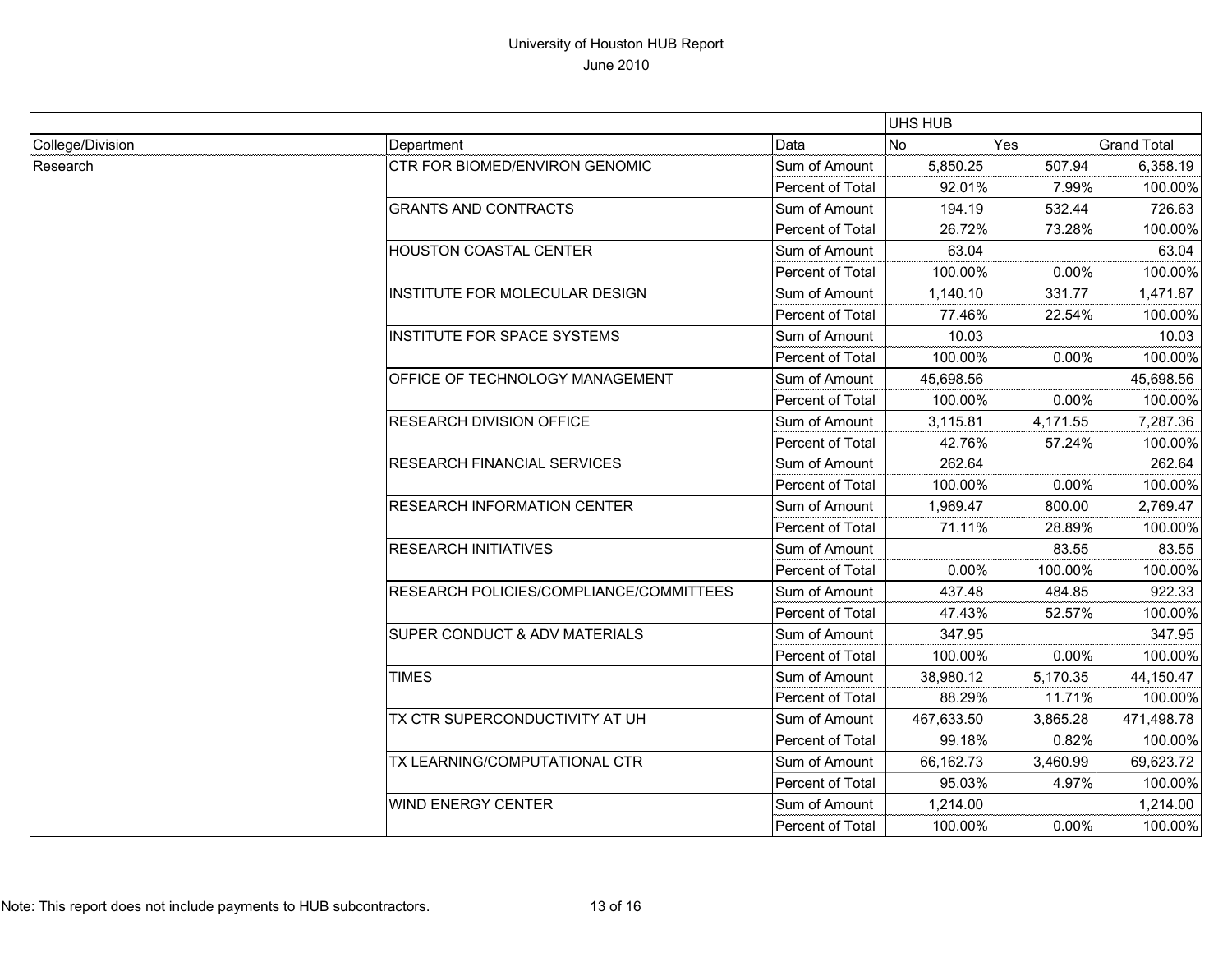|                           |                                           |                  | <b>UHS HUB</b> |            |                    |
|---------------------------|-------------------------------------------|------------------|----------------|------------|--------------------|
| College/Division          | Department                                | Data             | <b>No</b>      | Yes        | <b>Grand Total</b> |
| Research Sum of Amount    |                                           | 658,105.63       | 21,579.82      | 679,685.45 |                    |
| Research Percent of Total |                                           | 96.83%           | 3.17%          | 100.00%    |                    |
| <b>Student Affairs</b>    | <b>CAMPUS ACTIVITIES</b>                  | Sum of Amount    | 11,492.21      | 614.32     | 12,106.53          |
|                           |                                           | Percent of Total | 94.93%         | 5.07%      | 100.00%            |
|                           | <b>CAMPUS RECREATION</b>                  | Sum of Amount    | 32,964.47      | 10,559.11  | 43,523.58          |
|                           |                                           | Percent of Total | 75.74%         | 24.26%     | 100.00%            |
|                           | <b>CENTER FOR STUDENTS W/DISABILITIES</b> | Sum of Amount    | 21,296.74      |            | 21,296.74          |
|                           |                                           | Percent of Total | 100.00%        | 0.00%      | 100.00%            |
|                           | CHILD CARE CENTER                         | Sum of Amount    | 12,358.54      | 2,089.17   | 14,447.71          |
|                           |                                           | Percent of Total | 85.54%         | 14.46%     | 100.00%            |
|                           | COUNSELING AND PSYCH SVCS                 | Sum of Amount    | 1,955.51       | 472.07     | 2,427.58           |
|                           |                                           | Percent of Total | 80.55%         | 19.45%     | 100.00%            |
|                           | <b>DEAN OF STUDENTS</b>                   | Sum of Amount    | 18.25          | 167.33     | 185.58             |
|                           |                                           | Percent of Total | 9.83%          | 90.17%     | 100.00%            |
|                           | INT'L STUDENT & SCHOLAR SERVICES          | Sum of Amount    | 659.10         | 1,987.84   | 2,646.94           |
|                           |                                           | Percent of Total | 24.90%         | 75.10%     | 100.00%            |
|                           | LEARNING AND ASSESSMENT SVCS              | Sum of Amount    | 202.66         |            | 202.66             |
|                           |                                           | Percent of Total | 100.00%        | 0.00%      | 100.00%            |
|                           | LEARNING SUPPORT SERVICES                 | Sum of Amount    | 6,224.18       |            | 6,224.18           |
|                           |                                           | Percent of Total | 100.00%        | 0.00%      | 100.00%            |
|                           | <b>RELIGION CENTER</b>                    | Sum of Amount    | 200.00         |            | 200.00             |
|                           |                                           | Percent of Total | 100.00%        | 0.00%      | 100.00%            |
|                           | <b>RESIDENTIAL LIFE &amp; HOUSING</b>     | Sum of Amount    | 229,880.37     | 31,194.20  | 261,074.57         |
|                           |                                           | Percent of Total | 88.05%         | 11.95%     | 100.00%            |
|                           | <b>STUDENT AFFAIRS</b>                    | Sum of Amount    | 10,433.69      | 494.25     | 10,927.94          |
|                           |                                           | Percent of Total | 95.48%         | 4.52%      | 100.00%            |
|                           | <b>STUDENT HEALTH CENTER</b>              | Sum of Amount    | 26,448.66      | 15,646.91  | 42,095.57          |
|                           |                                           | Percent of Total | 62.83%         | 37.17%     | 100.00%            |
|                           | <b>STUDENT PUBLICATIONS</b>               | Sum of Amount    | 20.25          | 95.31      | 115.56             |
|                           |                                           | Percent of Total | 17.52%         | 82.48%     | 100.00%            |
|                           | UNIVERSITY CAREER SERVICES                | Sum of Amount    | 131.53         | 156.90     | 288.43             |
|                           |                                           | Percent of Total | 45.60%         | 54.40%     | 100.00%            |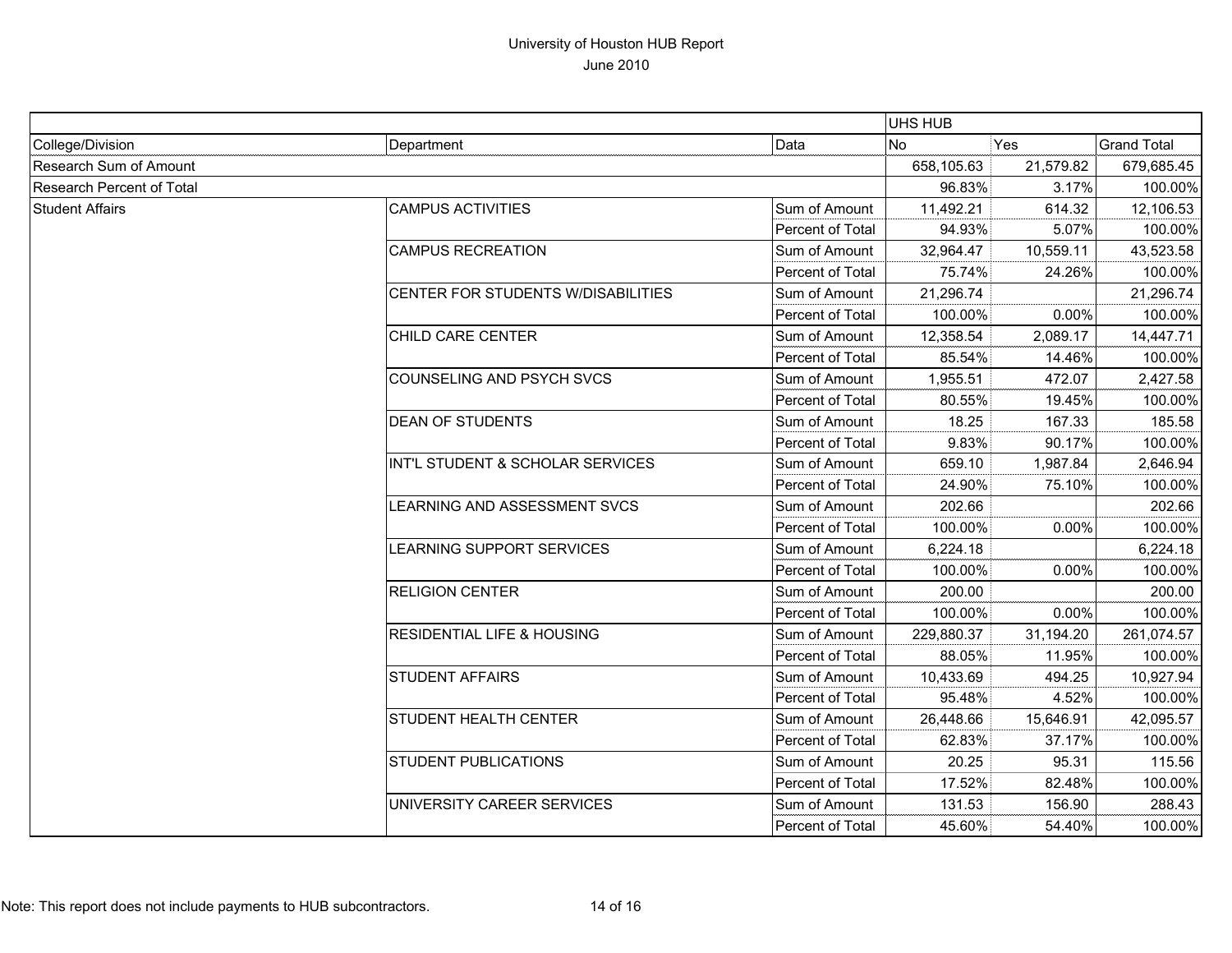|                                    |                                         |                  | UHS HUB    |            |                    |
|------------------------------------|-----------------------------------------|------------------|------------|------------|--------------------|
| College/Division                   | Department                              | Data             | No         | <b>Yes</b> | <b>Grand Total</b> |
| <b>Student Affairs</b>             | UNIVERSITY CENTER                       | Sum of Amount    | 43,231.05  | 7,004.65   | 50,235.70          |
|                                    |                                         | Percent of Total | 86.06%     | 13.94%     | 100.00%            |
|                                    | UNIVERSITY TESTING SERVICES             | Sum of Amount    | 13,226.27  | 321.61     | 13,547.88          |
|                                    |                                         | Percent of Total | 97.63%     | 2.37%      | 100.00%            |
|                                    | <b>URBAN EXPERIENCE VPSA</b>            | Sum of Amount    | 1,154.24   | (262.69)   | 891.55             |
|                                    |                                         | Percent of Total | 129.46%    | $-29.46%$  | 100.00%            |
|                                    | <b>VETERAN SERVICES</b>                 | Sum of Amount    | 2,229.97   | 9.95       | 2,239.92           |
|                                    |                                         | Percent of Total | 99.56%     | 0.44%      | 100.00%            |
| Student Affairs Sum of Amount      |                                         |                  | 414,127.69 | 70,550.93  | 484,678.62         |
| Student Affairs Percent of Total   |                                         |                  | 85.44%     | 14.56%     | 100.00%            |
| Technology                         | CENTER FOR FUTURE OF HEALTH             | Sum of Amount    | 948.17     |            | 948.17             |
|                                    |                                         | Percent of Total | 100.00%    | 0.00%      | 100.00%            |
|                                    | CENTER FOR LIFE SCIENCES TECH           | Sum of Amount    | 194.98     |            | 194.98             |
|                                    |                                         | Percent of Total | 100.00%    | 0.00%      | 100.00%            |
|                                    | CENTER FOR TECHNOLOGY LITERACY          | Sum of Amount    | 3,477.50   |            | 3,477.50           |
|                                    |                                         | Percent of Total | 100.00%    | 0.00%      | 100.00%            |
|                                    | DEAN, TECHNOLOGY                        | Sum of Amount    | 88,887.29  | 6,950.43   | 95,837.72          |
|                                    |                                         | Percent of Total | 92.75%     | 7.25%      | 100.00%            |
|                                    | <b>ENGINEERING TECHNOLOGY</b>           | Sum of Amount    | 9,592.67   | 119.33     | 9,712.00           |
|                                    |                                         | Percent of Total | 98.77%     | 1.23%      | 100.00%            |
|                                    | HUMAN DEVELOP AND CONSUMER SCI          | Sum of Amount    | 8,637.74   | 3,314.59   | 11,952.33          |
|                                    |                                         | Percent of Total | 72.27%     | 27.73%     | 100.00%            |
|                                    | <b>INFORMATION &amp; LOGISTICS TECH</b> | Sum of Amount    | 3,627.73   | 380.83     | 4,008.56           |
|                                    |                                         | Percent of Total | 90.50%     | 9.50%      | 100.00%            |
|                                    | <b>TMAC</b>                             | Sum of Amount    | 5,536.17   |            | 5,536.17           |
|                                    |                                         | Percent of Total | 100.00%    | 0.00%      | 100.00%            |
| Technology Sum of Amount           |                                         | 120,902.25       | 10,765.18  | 131,667.43 |                    |
| <b>Technology Percent of Total</b> |                                         | 91.82%           | 8.18%      | 100.00%    |                    |
| <b>University Advancement</b>      | ADVANCEMENT INFORMATION SVCS            | Sum of Amount    | 573.11     |            | 573.11             |
|                                    |                                         | Percent of Total | 100.00%    | 0.00%      | 100.00%            |
|                                    | <b>ANNUAL GIVING</b>                    | Sum of Amount    | 81,426.70  |            | 81,426.70          |
|                                    |                                         | Percent of Total | 100.00%    | 0.00%      | 100.00%            |